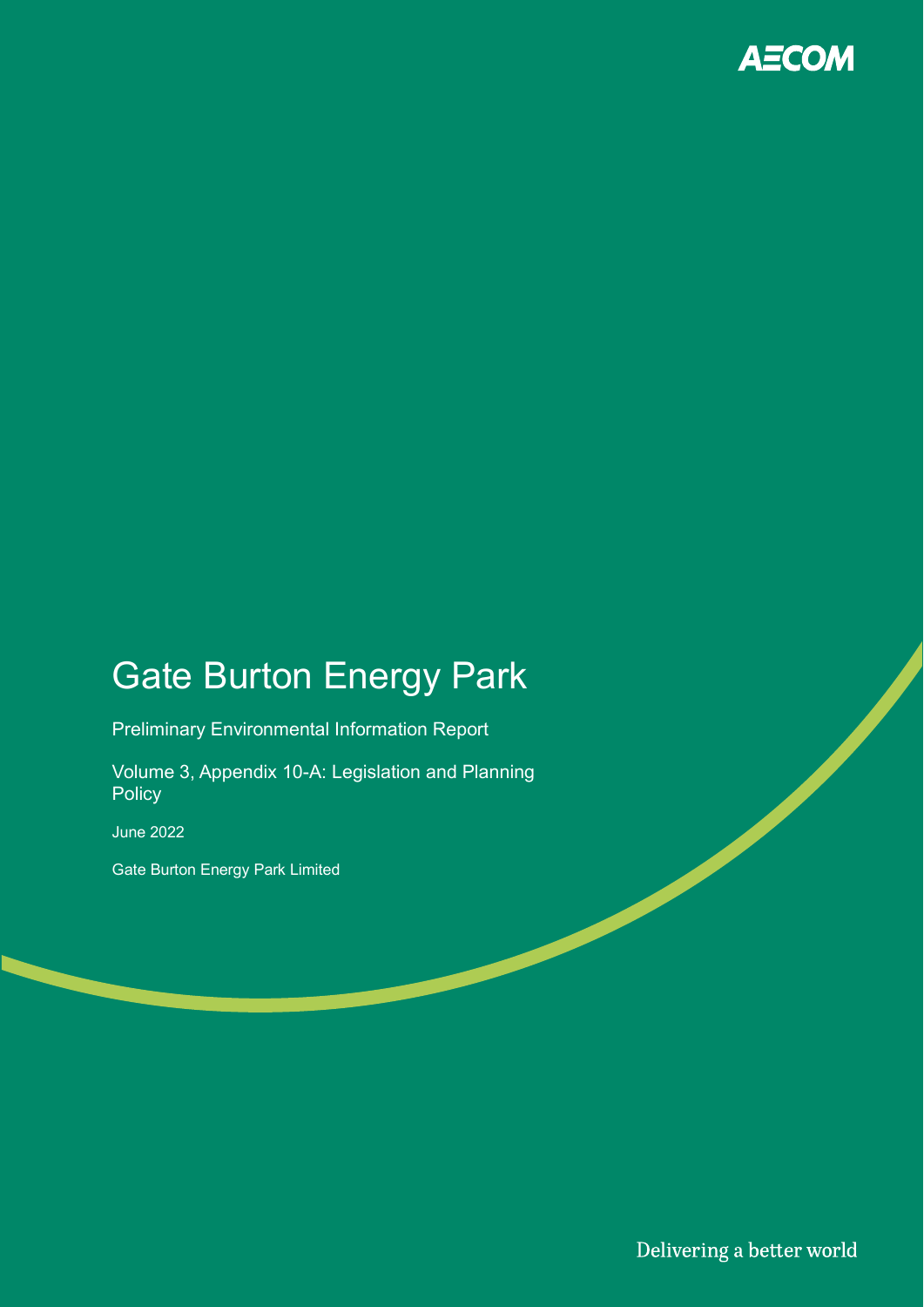Gate Burton Energy Park Preliminary Environmental Information Report Volume 3, Appendix 10-A: Legislation and Planning Policy



### Quality information

| <b>Prepared by</b> | <b>Checked by</b> | <b>Verified by</b> | <b>Approved by</b> |
|--------------------|-------------------|--------------------|--------------------|
| SG                 | JS                | JR                 | JR                 |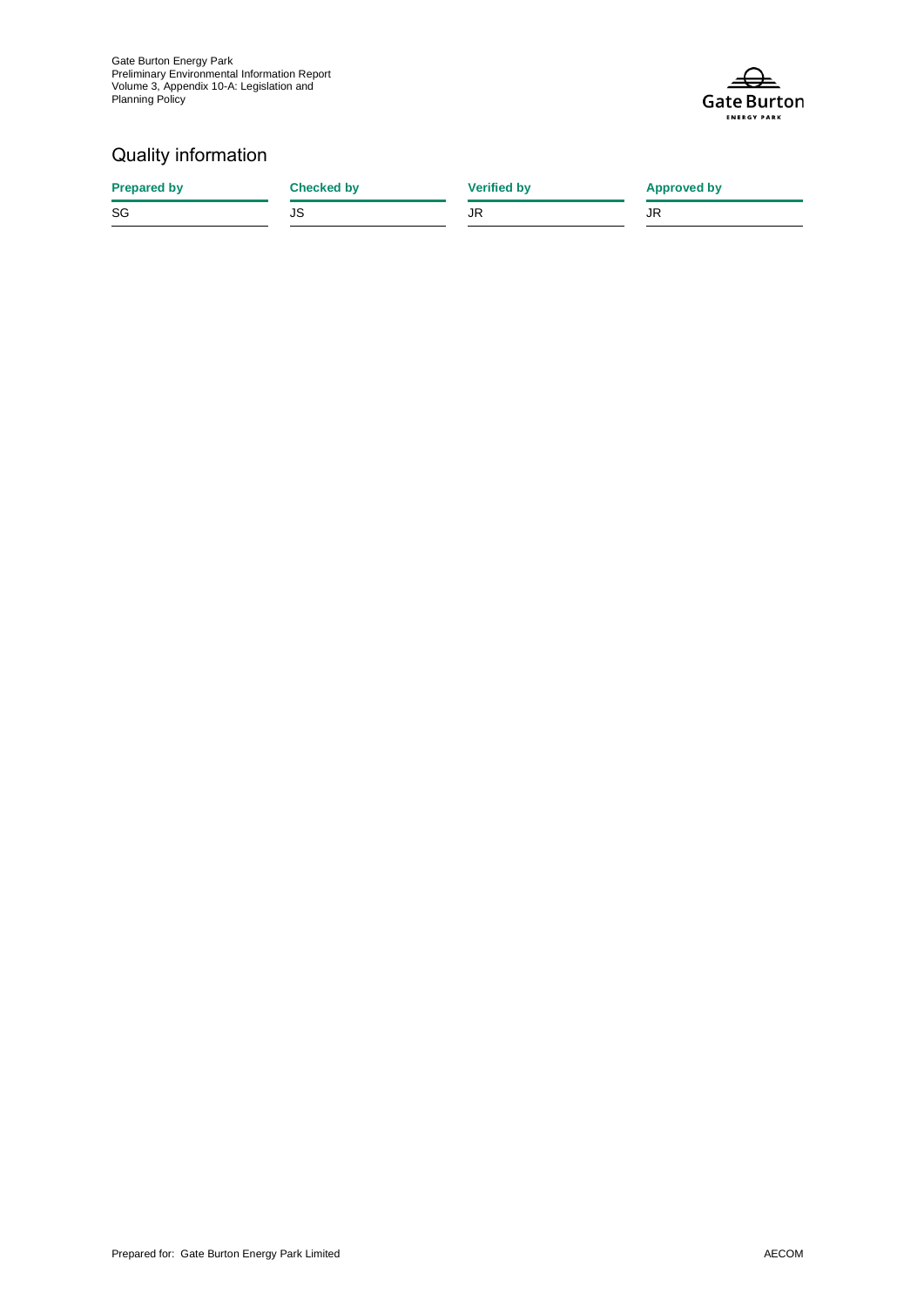Gate Burton Energy Park Preliminary Environmental Information Report Volume 3, Appendix 10-A: Legislation and Planning Policy



Prepared for: Gate Burton Energy Park Limited

Prepared by:

AECOM Limited

© 2022 AECOM Limited. All Rights Reserved.

This document has been prepared by AECOM Limited ("AECOM") for sole use of our client (the "Client") in accordance with generally accepted consultancy principles, the budget for fees and the terms of reference agreed between AECOM and the Client. Any information provided by third parties and referred to herein has not been checked or verified by AECOM, unless otherwise expressly stated in the document. No third party may rely upon this document without the prior and express written agreement of AECOM.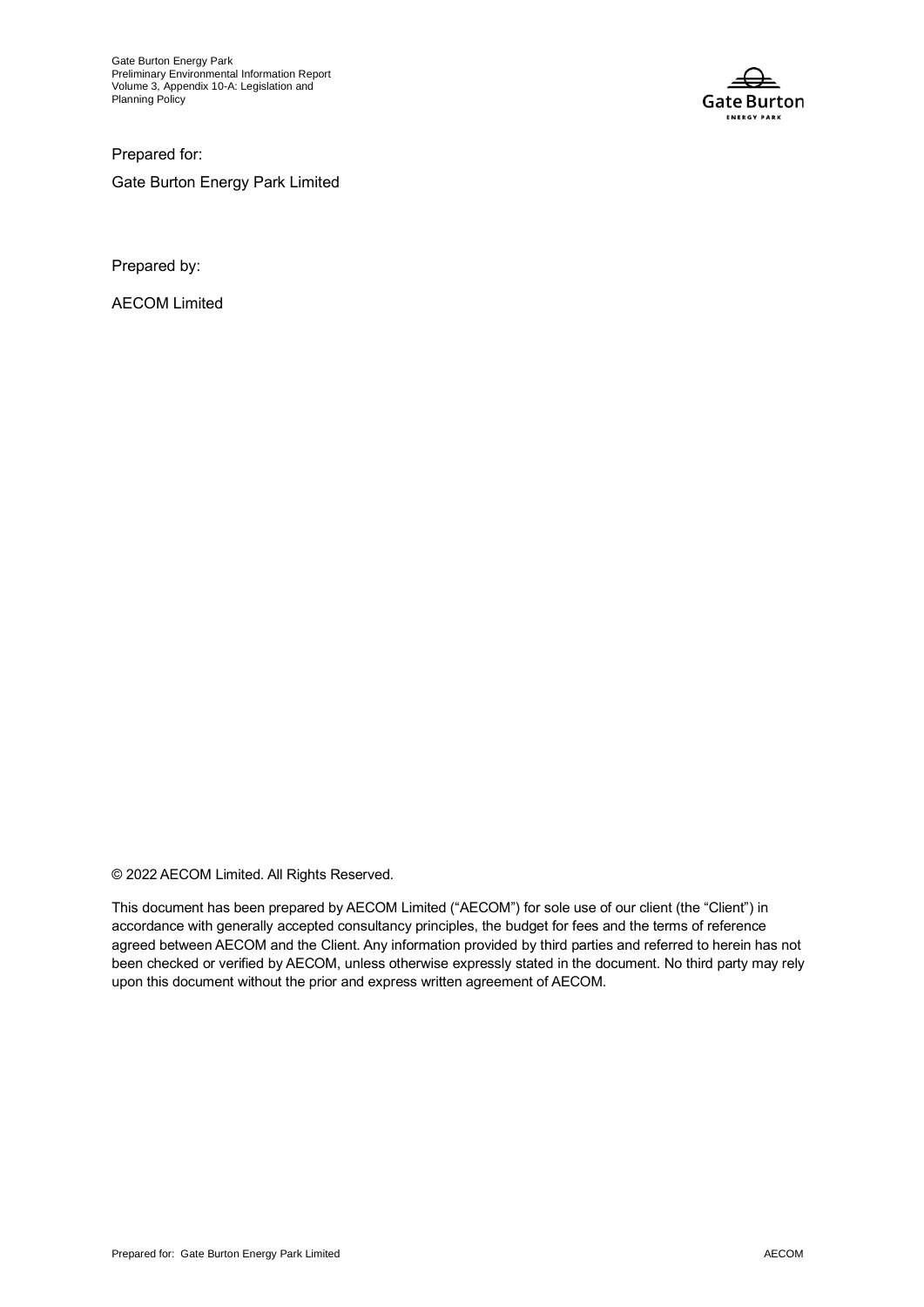

### **Table of Contents**

| 10.1 |  |
|------|--|
|      |  |
| 10.3 |  |
| 10.4 |  |
| 10.5 |  |
| 10.6 |  |
|      |  |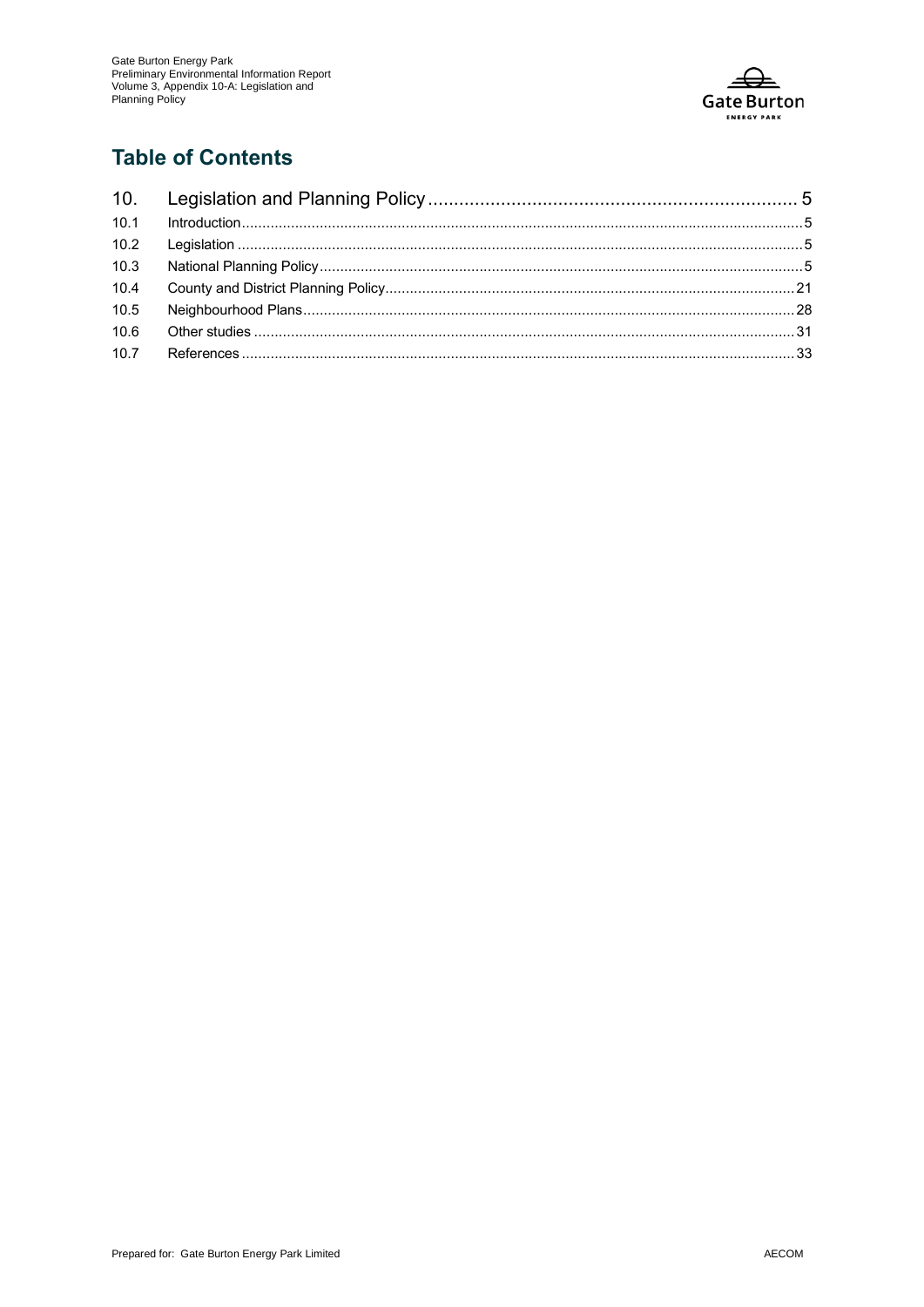

# <span id="page-4-0"></span>**10. Legislation and Planning Policy**

## <span id="page-4-1"></span>**10.1 Introduction**

10.1.1 This appendix sets out policies which are considered relevant to landscape and visual matters at national, county and local levels.

## <span id="page-4-2"></span>**10.2 Legislation**

### **Planning (Listed Building and Conservation Areas) Act 1990**

10.2.1 The Planning (Listed Buildings and Conservation Areas) Act 1990 [\(1.Ref 1\)](#page-32-1) (as amended) provides specific protection for buildings and areas of special architectural or historic interest. These features contribute to the heritage of an area and an understanding of historic landscape.

#### **The Town and Country Planning (Tree Preservation) (England) Regulations 2012**

10.2.2 The Town and Country Planning (Tree Preservation) (England) Regulations 2012 [\(1.Ref 2\)](#page-32-2) provide powers to local planning authorities to make and administer Tree Preservation Orders, the purpose of which is to protect selected trees and woodlands by prohibiting their cutting down, uprooting, topping, lopping, wilful destruction or wilful damage without prior consent.

### **The Hedgerow Regulations 1997**

10.2.3 The Hedgerow Regulations 1997 [\(1.Ref 3\)](#page-32-3) provide protection for Important Hedgerows, these being hedgerows that meet certain criteria in respect of their length, location and importance.

## <span id="page-4-3"></span>**10.3 National Planning Policy**

### **Overarching National Policy Statement (NPS) for Energy (EN-1) adopted 2011** [\(1.Ref 4\)](#page-32-4)

- 10.3.1 EN-1 is part of a suite of NPSs issued by the Secretary of State for Energy and Climate Change. It sets out the Government's policy for delivery of major energy infrastructure, to help deliver the Government's climate change objectives by clearly setting out the need for new low carbon energy infrastructure to contribute to climate change mitigation.
- 10.3.2 The following paragraphs set out the likelihood of adverse landscape and visual effects and the potential to mitigate such effects. **PEI Report Volume 1: Chapter 10: Landscape and Visual** sets out the significant landscape and visual effects identified throughout construction, operation and decommissioning and describes the proposed mitigation.: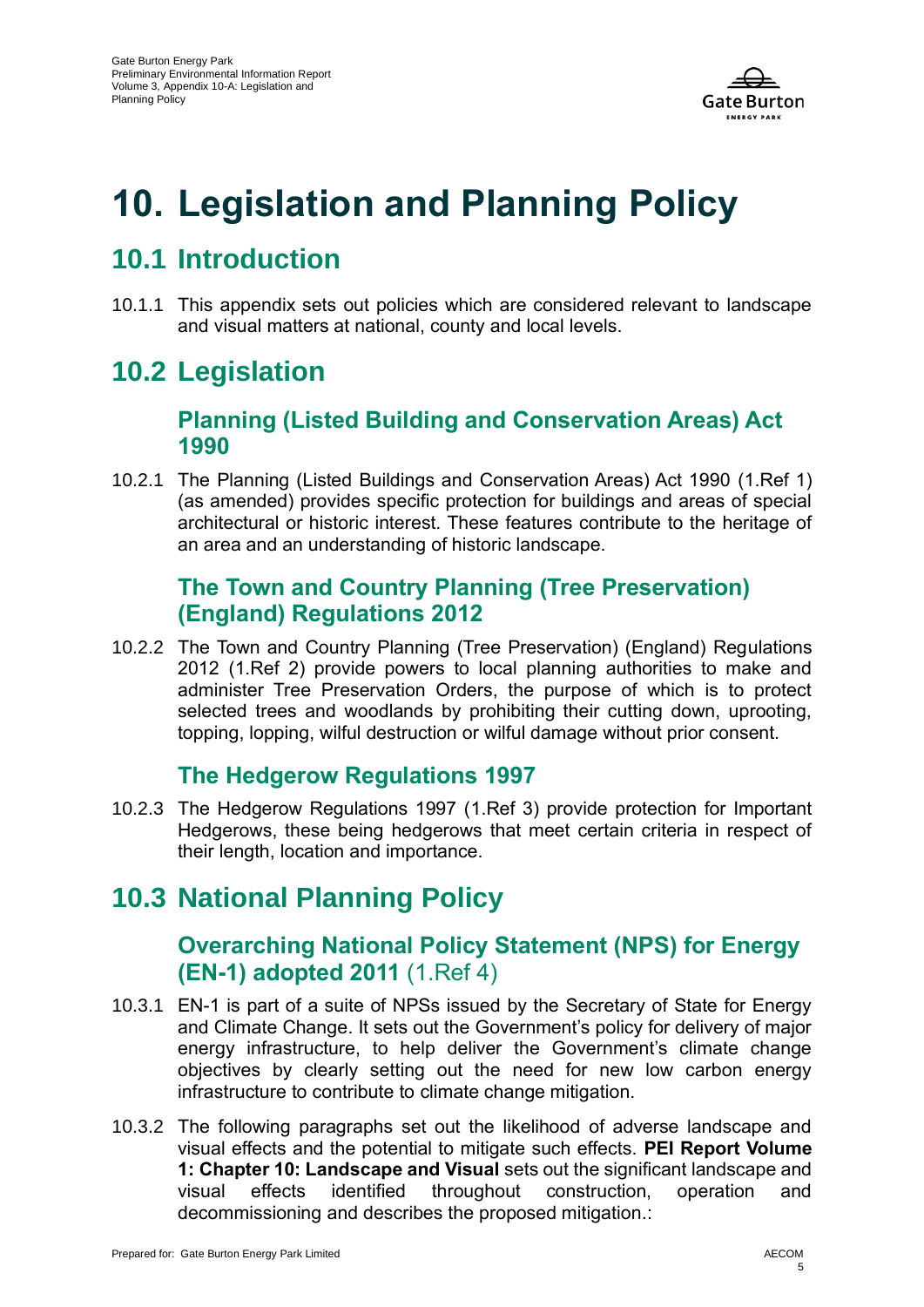

#### 10.3.3 Paragraph 1.7.2 states:

*"The development of new energy infrastructure, at the scale and speed required to meet the current and future need, is likely to have some negative effects on biodiversity, landscape/visual amenity and cultural heritage. However the significance of these effects and the effectiveness of mitigation possibilities is uncertain at the strategic and non-locationally specific level at which EN-1 to EN-5 are pitched. Short-term construction impacts are also likely through an increased use of raw materials and resources and negative effects on the economy due to impacts on existing land and sea uses. In general, it should be possible to mitigate satisfactorily the most significant potential negative effects of new energy infrastructure consented in accordance with the energy NPSs, and they explain ways in which this can be done; however, the impacts on landscape/visual amenity in particular will sometimes be hard to mitigate."*

#### 10.3.4 Paragraph 1.7.11 states:

*"As noted above, the principal area in which consenting new energy infrastructure in accordance with the energy NPSs is likely to lead to adverse effects which cannot always be satisfactorily mitigated is in respect of landscape and visual effects. EN-1 already contains policies which severely limit the prospects for development of large-scale energy infrastructure in the most attractive landscapes and townscapes. Tightening the development consent policies in EN-1 to make it harder for energy infrastructure to be consented which would have adverse landscape or townscape effects would be likely to make it significantly more difficult to gain consent for a range of large-scale energy infrastructure projects…"*

10.3.5 Paragraph 4.1.3 states:

*"In considering any proposed development, and in particular when weighing its adverse impacts against its benefits, the IPC should take into account:*

*its potential adverse impacts, including any long-term and cumulative adverse impacts, as well as any measures to avoid, reduce or compensate for any adverse impacts."*

10.3.6 Paragraph 4.1.4 states:

*"In this context, the IPC should take into account environmental, social and economic benefits and adverse impacts, at national, regional and local levels. These may be identified in this NPS, the relevant technology-specific NPS, in the application or elsewhere (including in local impact reports)."*

10.3.7 Paragraph 4.2.1 states:

*"All proposals for projects that are subject to the European Environmental Impact Assessment Directive must be accompanied by an Environmental Statement (ES) describing the aspects of the environment likely to be significantly affected by the project. The Directive specifically refers to effects on human beings, fauna and flora, soil, water, air, climate, the landscape, material assets and cultural heritage, and the interaction between them. The Directive requires an assessment of the likely significant effects of the*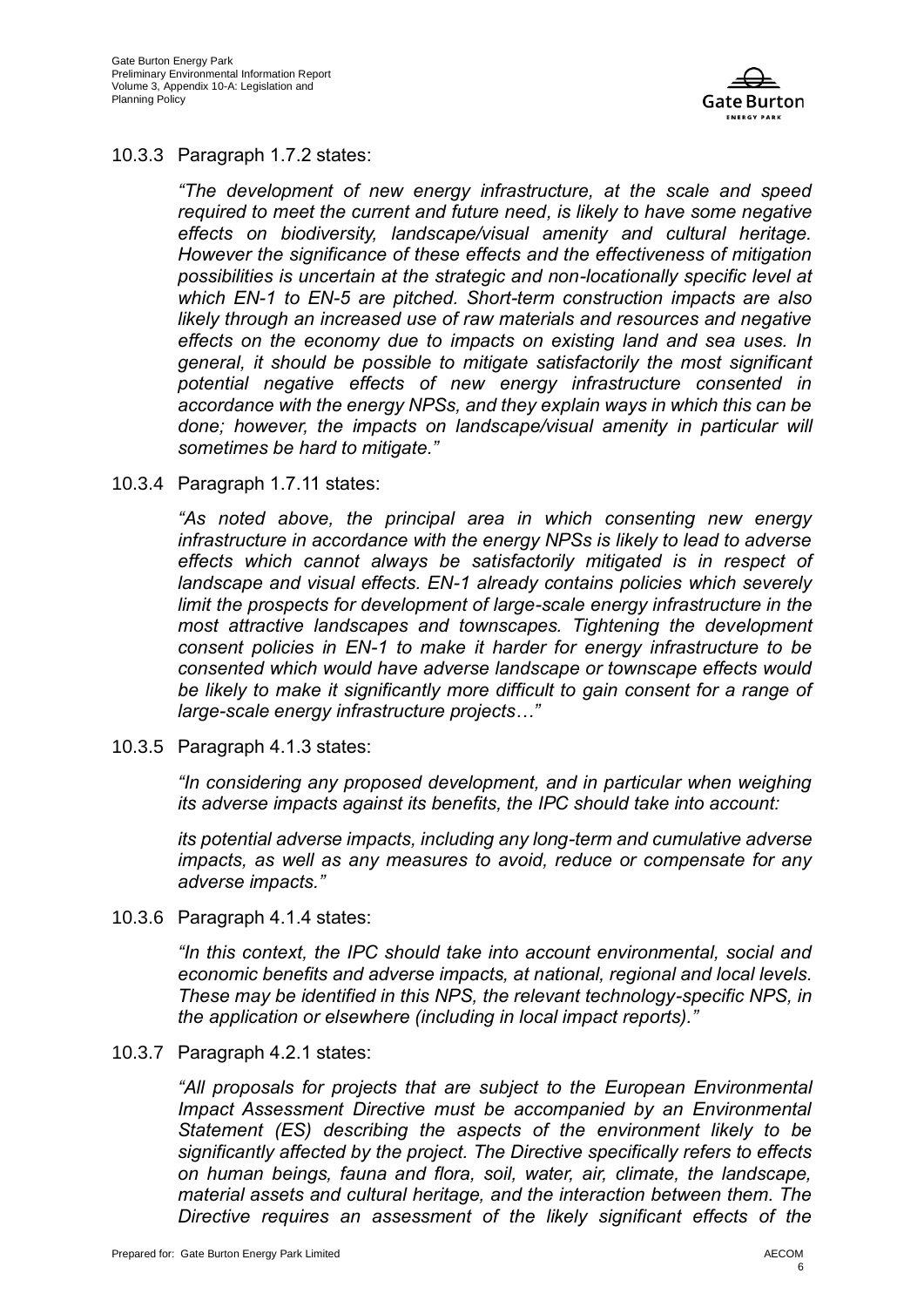

*proposed project on the environment, covering the direct effects and any indirect, secondary, cumulative, short, medium and long-term, permanent and temporary, positive and negative effects at all stages of the project, and also of the measures envisaged for avoiding or mitigating significant adverse effects."*

10.3.8 Paragraph 4.2.3 states:

*"For the purposes of this NPS and the technology-specific NPSs the ES should cover the environmental, social and economic effects arising from preconstruction, construction, operation and decommissioning of the project."*

10.3.9 Paragraph 4.2.4 states:

*"When considering a proposal the IPC should satisfy itself that likely significant effects, including any significant residual effects taking account of any proposed mitigation measures or any adverse effects of those measures, have been adequately assessed. In doing so the IPC should also examine whether the assessment distinguishes between the project stages and identifies any mitigation measures at those stages."*

10.3.10 Paragraph 4.2.8 states:

*"Where some details are still to be finalised the ES should set out, to the best of the applicant's knowledge, what the maximum extent of the proposed development may be in terms of site and plant specifications, and assess, on that basis, the effects which the project could have to ensure that the impacts of the project as it may be constructed have been properly assessed."*

The paragraph footnote states: "*Case law (for example Rochdale MBC Ex. Parte C Tew 1999) provides a legal principle that indicative sketches and layouts cannot provide the basis for determining applications for EIA development. The "Rochdale Envelope" is a series of maximum extents of a project for which the significant effects are established. The detailed design of the project can then vary within this 'envelope' without rendering the ES inadequate*".

- 10.3.11 The following paragraphs set out the need for good design. The approach to good design and mitigation is set out in section 10.7 of **PEI Report Volume 1, Chapter 10: Landscape and Visual.**
- 10.3.12 Paragraph 4.5.1 states:

*"The visual appearance of a building is sometimes considered to be the most important factor in good design. But high quality and inclusive design goes far beyond aesthetic considerations. The functionality of an object — be it a building or other type of infrastructure — including fitness for purpose and sustainability, is equally important. Applying "good design" to energy projects should produce sustainable infrastructure sensitive to place, efficient in the use of natural resources and energy used in their construction and operation, matched by an appearance that demonstrates good aesthetic as far as possible. It is acknowledged, however that the nature of much energy infrastructure development will often limit the extent to which it can contribute to the enhancement of the quality of the area."*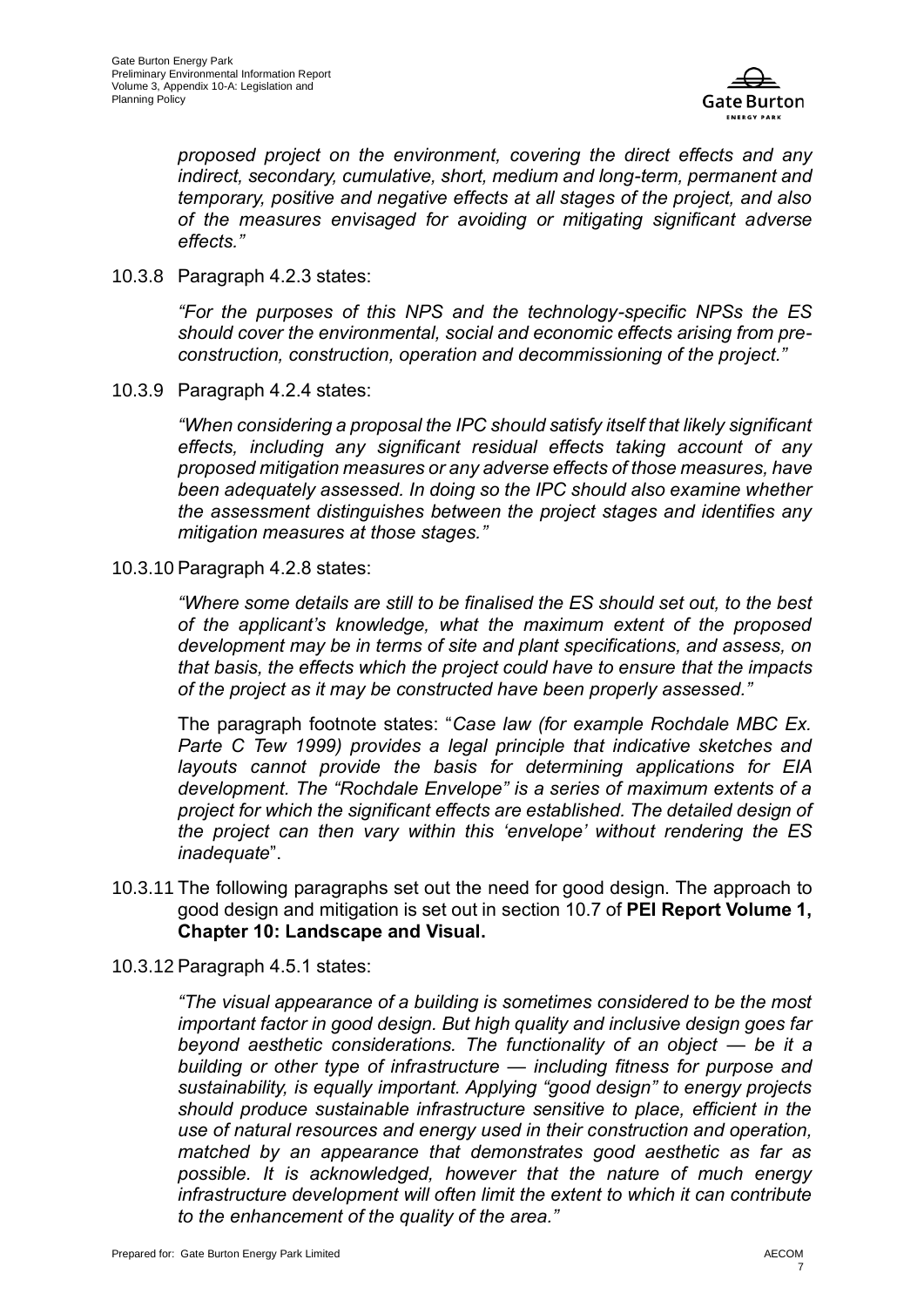

10.3.13 Paragraph 4.5.2 states:

*"Good design is also a means by which many policy objectives in the NPS can be met, for example the impact sections show how good design, in terms of siting and use of appropriate technologies can help mitigate adverse impacts such as noise."*

10.3.14 Paragraph 4.5.3 states:

*"Whilst the applicant may not have any or very limited choice in the physical appearance of some energy infrastructure, there may be opportunities for the applicant to demonstrate good design in terms of siting relative to existing landscape character, landform and vegetation. Furthermore, the design and sensitive use of materials in any associated development such as electricity substations will assist in ensuring that such development contributes to the quality of the area."*

- 10.3.15 The following paragraphs set out the requirement for the potential effects on landscape character and visual amenity to be assessed. These effects are set out in **PEI Report Volume 1, Chapter 10: Landscape and Visual***.*
- 10.3.16 Paragraph 5.1.1 states:

*"Some impacts (such as landscape and visual impacts) arise from the development of any of the types of energy infrastructure covered by the energy NPSs…"*

10.3.17 Paragraph 5.9.5 states:

*"The applicant should carry out a landscape and visual assessment and report it in the ES…the landscape and visual assessment should include reference to any landscape character assessment and associated studies as a means of assessing landscape impacts relevant to the proposed project. The applicant's assessment should also take account of any relevant policies based on these assessments in local development documents in England and local development plans in Wales."*

10.3.18 Paragraph 5.9.6 states:

*"The applicant's assessment should include the effects during construction of the project and the effects of the completed development and its operation on landscape components and landscape character."*

10.3.19 Paragraph 5.9.7 states:

*"The assessment should include the visibility and conspicuousness of the project during construction and of the presence and operation of the project and potential impacts on views and visual amenity. This should include light pollution effects, including on local amenity, and nature conservation."*

10.3.20 Paragraph 5.9.8 sets out the requirement to consider the value of the landscape as part of considering the potential effect of development. The baseline landscape character, including landscape value, is considered in **PEI Report Volume 3: Appendix 10-C**. Paragraph 5.9.8 states: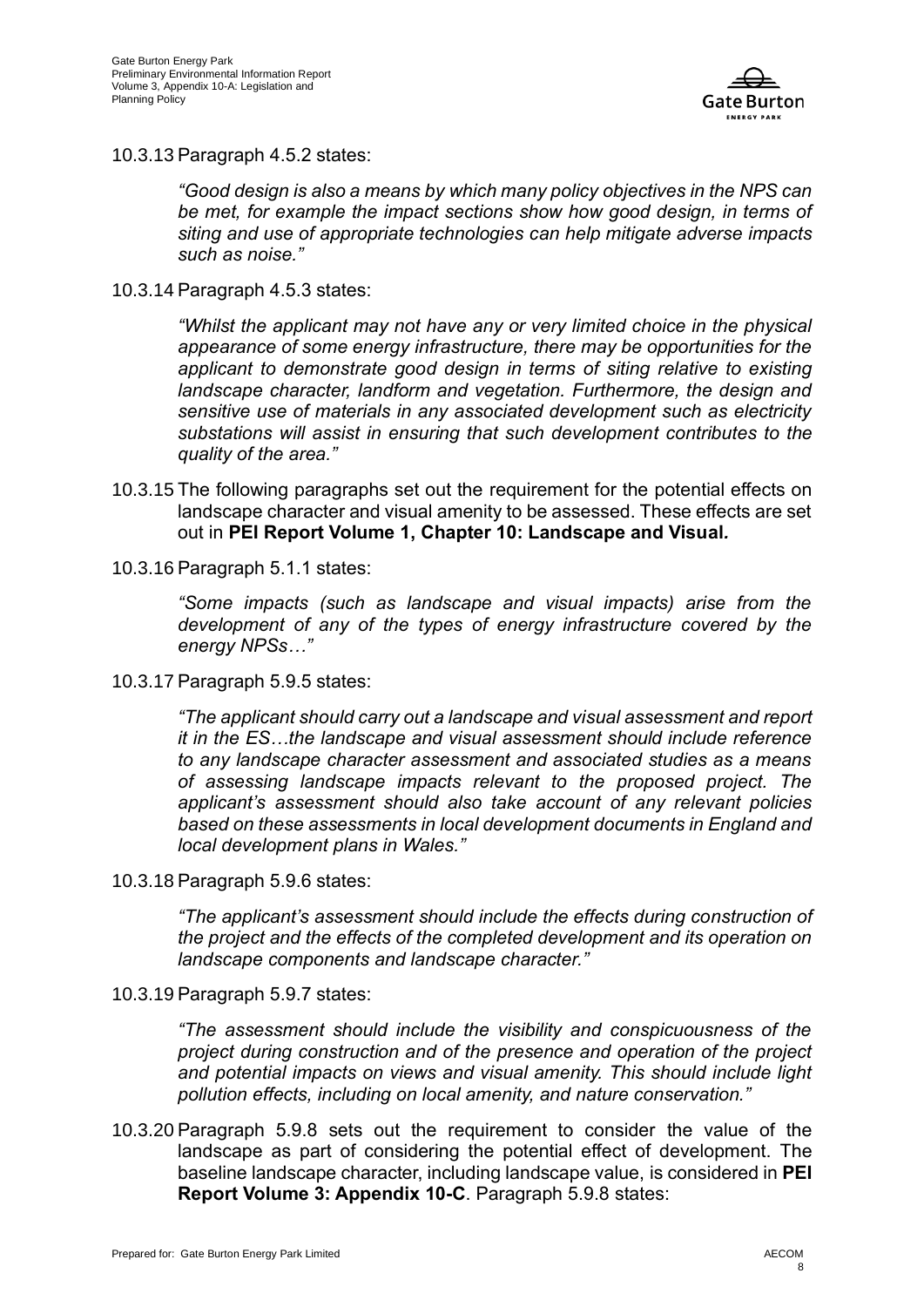

*"Landscape effects depend on the existing character of the local landscape, its current quality, how highly it is valued and its capacity to accommodate change. All of these factors need to be considered in judging the impact of a project on landscape. Virtually all nationally significant energy infrastructure projects will have effects on the landscape. Projects need to be designed*  carefully, taking account of the potential impact on the landscape. Having *regard to siting, operational and other relevant constraints the aim should be to minimise harm to the landscape, providing reasonable mitigation where possible and appropriate."*

10.3.21 Paragraph 5.9.14 states:

*"Outside nationally designated areas, there are local landscapes that may be highly valued locally and protected by local designation. Where a local development document in England or a local development plan in Wales has policies based on landscape character assessment, these should be paid particular attention. However, local landscape designations should not be used in themselves to refuse consent, as this may unduly restrict acceptable development."*

10.3.22 Paragraph 5.9.15 sets out the potential for visibility of the development many miles from the site. The LVIA study area is described in Section 10.4 of **PEI Report Volume 1, Chapter 10: Landscape and Visual**. Paragraph 5.9.15 states:

*"The scale of such projects means that they will often be visible within many miles of the site of the proposed infrastructure. The IPC should judge whether any adverse impact on the landscape would be so damaging that it is not offset by the benefits (including need) of the project."*

10.3.23 The following paragraphs are concerned with the details of the design and the landscape and visual effects. Details of the approach to design and the effects on landscape character and visual amenity are provided in **PEI Report Volume 1, Chapter 10: Landscape and Visual**. Paragraph 5.9.16 states:

*"In reaching a judgment, the IPC should consider whether any adverse impact is temporary, such as during construction, and/or whether any adverse impact on the landscape will be capable of being reversed in a timescale that the IPC considers reasonable."*

10.3.24 Paragraph 5.9.17 states:

*"The IPC should consider whether the project has been designed carefully, taking account of environmental effects on the landscape and siting, operational and other relevant constraints, to minimise harm to the landscape, including by reasonable mitigation."*

10.3.25 Paragraph 5.9.18 stated:

*"All proposed energy infrastructure is likely to have visual effects for many receptors around proposed sites. The IPC will have to judge whether the visual effects on sensitive receptors, such as local residents, and other receptors, such as visitors to the local area, outweigh the benefits of the project. Coastal areas are particularly vulnerable to visual intrusion because of the potential*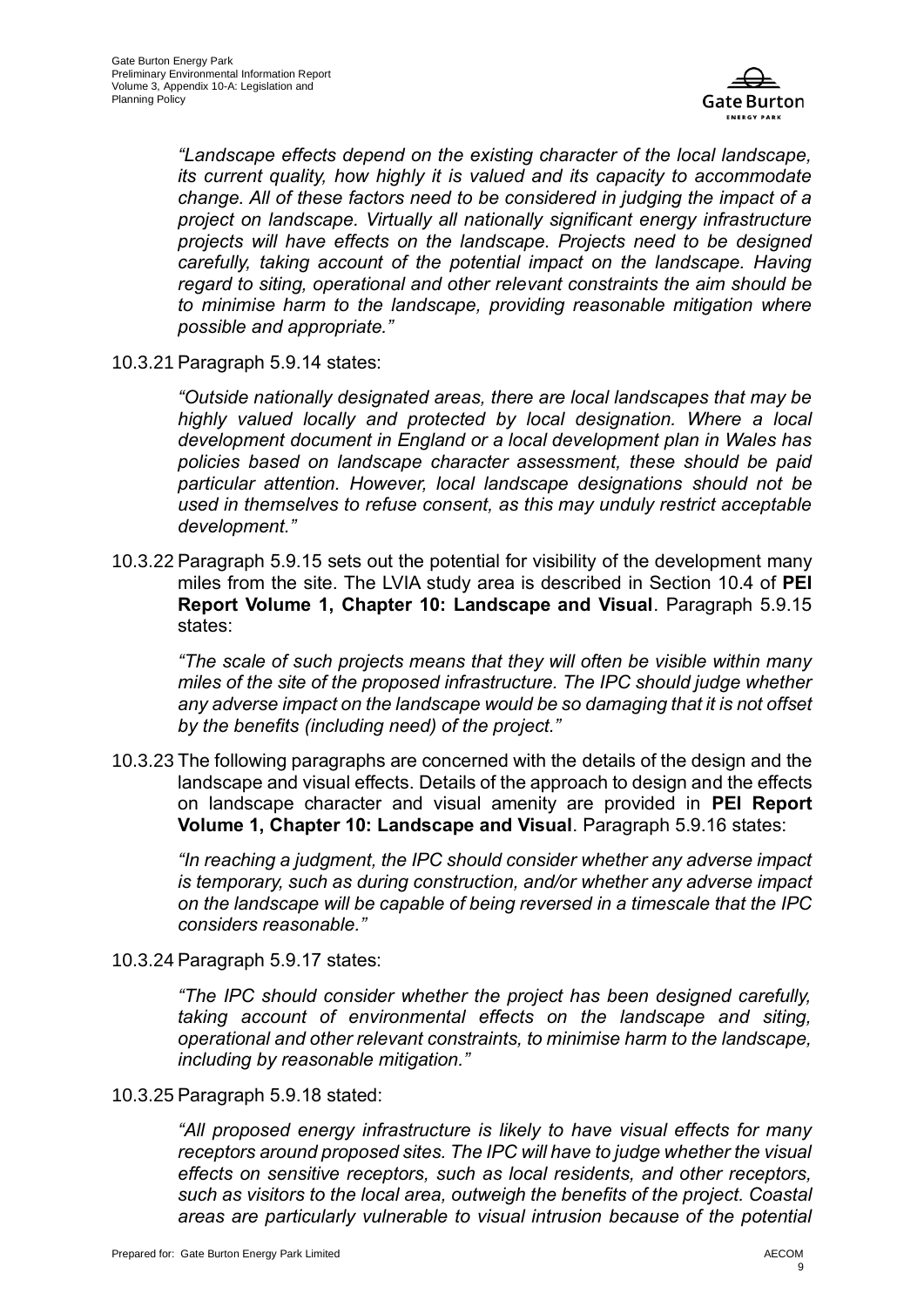

*high visibility of development on the foreshore, on the skyline and affecting views along stretches of undeveloped coast."*

10.3.26 Paragraph 5.9.21 states:

*"Reducing the scale of a project can help to mitigate the visual and landscape effects of a proposed project. However, reducing the scale or otherwise amending the design of a proposed energy infrastructure project may result in a significant operational constraint and reduction in function – for example, the electricity generation output. There may, however, be exceptional circumstances, where mitigation could have a very significant benefit and warrant a small reduction in function. In these circumstances, the IPC may decide that the benefits of the mitigation to reduce the landscape and/or visual effects outweigh the marginal loss of function."*

10.3.27 Paragraph 5.9.22 states:

*"Within a defined site, adverse landscape and visual effects may be minimised through appropriate siting of infrastructure within that site, design including colours and materials, and landscaping schemes, depending on the size and type of the proposed project. Materials and designs of buildings should always be given careful consideration."*

10.3.28 Paragraph 5.10.2 states:

*"The Government's policy is to ensure there is adequate provision of high quality open space (including green infrastructure) and sports and recreation*  facilities to meet the needs of local communities. Open spaces, sports and *recreational facilities all help to underpin people's quality of life and have a vital role to play in promoting healthy living. Green infrastructure in particular will also play an increasingly important role in mitigating or adapting to the impacts of climate change."*

10.3.29 Paragraph 5.10.19 states:

*"Although in the case of much energy infrastructure there may be little that can be done to mitigate the direct effects of an energy project on the existing use of the proposed site (assuming that some at least of that use can still be retained post project construction) applicants should nevertheless seek to minimise these effects and the effects on existing or planned uses near the site by the application of good design principles, including the layout of the project."*

#### **National Policy Statement for Renewable Energy Infrastructure (EN-3), adopted 2011** (Ref 5)

- 10.3.30 The NPS for Renewable Energy infrastructure (EN3) provides the primary basis for recommendations by the Examining Authority (ExA) on applications it receives for nationally significant renewable energy infrastructure. It does not specifically address solar farm development.
- 10.3.31 Section 2.4 of EN-3 provides policy on Criteria for "good design" for energy infrastructure. Paragraph 2.4.1 of this section refers back to the criteria for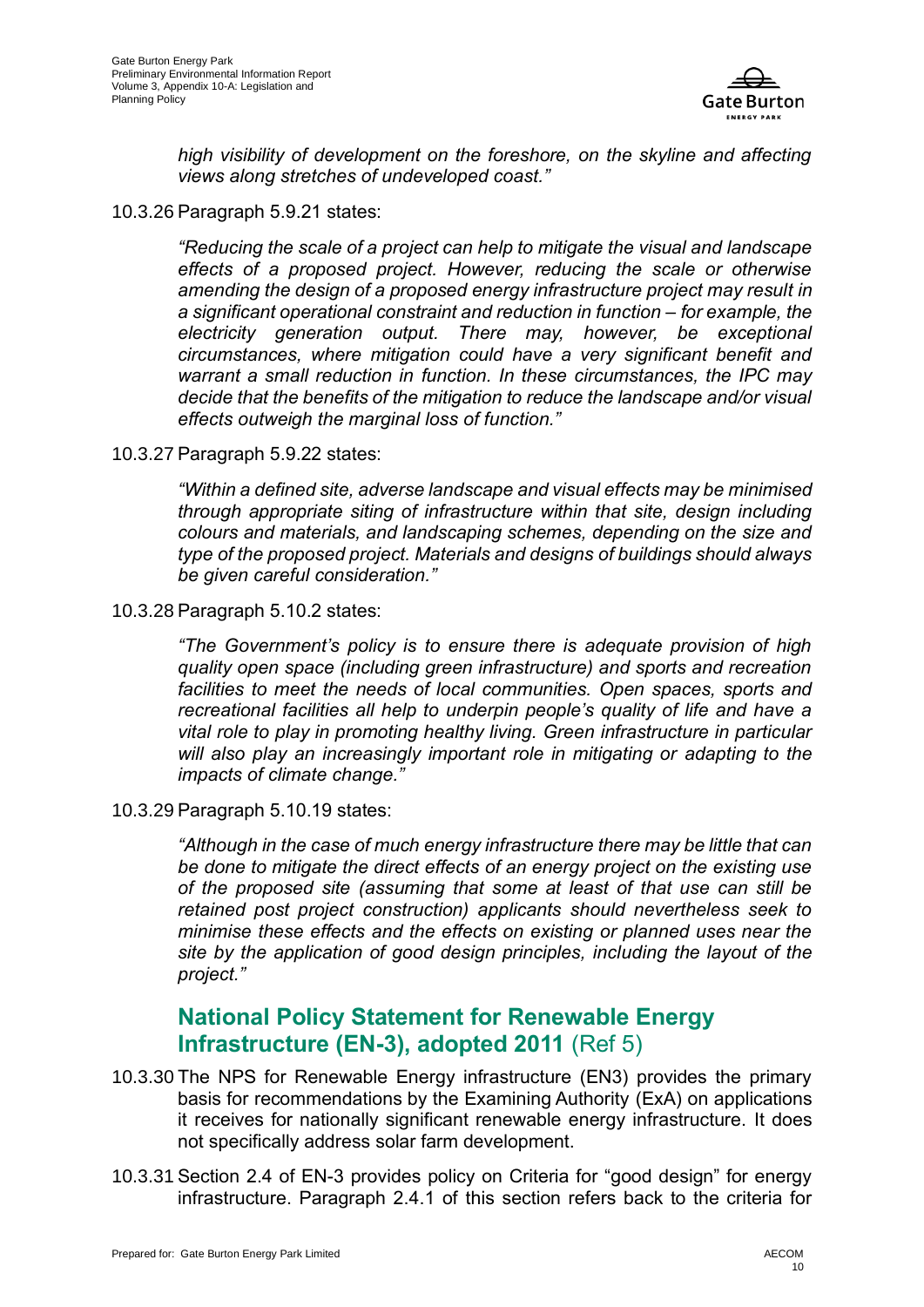

good design in section 4.5 of NPS EN-1 as covered above. Paragraph 2.4.2 of EN-3 goes on to state that:

*"Proposals for renewable energy infrastructure should demonstrate good design in respect of landscape and visual amenity…".*

#### **National Policy Statement for Electricity Networks Infrastructure (EN-5), adopted 2011** [\(Ref 6\)](#page-32-5)

- 10.3.32 EN-5 provides the primary basis for decisions taken by the ExA on applications it receives for electricity networks infrastructure.
- 10.3.33 Paragraph 2.2.5 states:

*"There will usually be some flexibility around the location of the associated substations and applicants will give consideration to how they are placed in the local landscape taking account of such things as local topography and the possibility of screening."*

10.3.34 Paragraph 2.2.5 (and paragraph 2.8.1) also refers back to the generic landscape and visual effects in section 5.9 of NPS EN-1 as covered above.

#### **Draft Overarching National Policy Statement (NPS) for Energy (EN-1), 2021** (Ref 7)

- 10.3.35 In the energy White Paper: 'Powering our Net Zero Future' (2020) the government committed to completing a review of the existing energy NPS, referred to above. This is to ensure they reflect current energy policy and that the policy framework can deliver investment in the infrastructure needed for the transition to net zero carbon emissions. The Draft Overarching National Policy Statement for Energy (EN1) [\(1.Ref 7\)](#page-32-6) was issued for consultation in September 2021 to identify whether the revised document is fit for purpose. It includes several references to solar in addressing the urgent need for new electricity generating capacity to meet energy objectives. Where the Draft EN1 differs from the adopted EN1 the relevant paragraphs have been recorded below.
- 10.3.36 Paragraph 1.7.4 states:

*"Due to the nature and size of potential schemes (as well as likely potential locations in areas such as coastal areas), opportunities for landscape mitigation will be limited and while the energy NPS sets out a robust approach to addressing impacts on landscape, townscape and seascape across the short, medium and long timeframes, significant adverse effects are likely to remain."*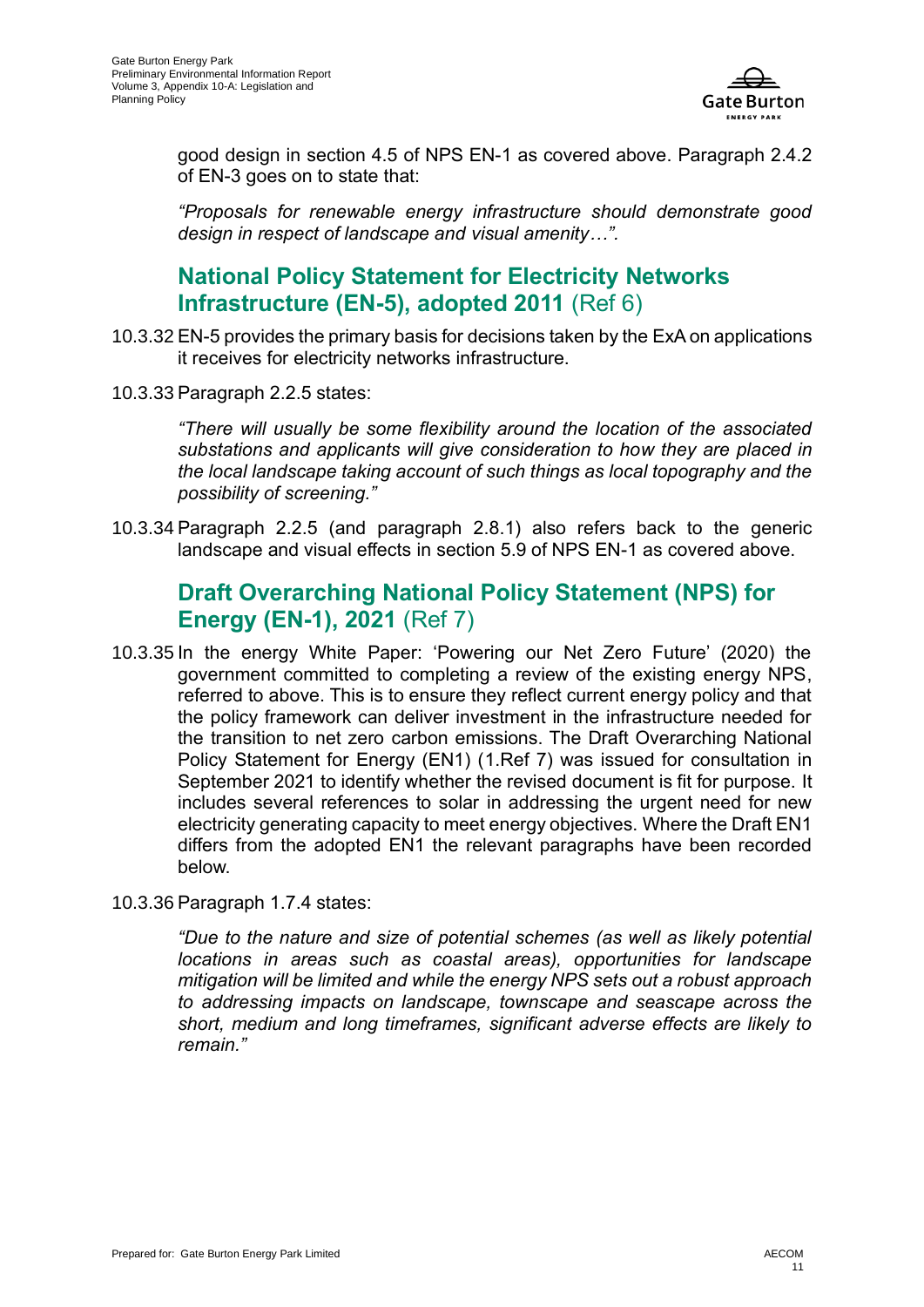

10.3.37 Paragraph 4.1.10 builds on the principle of good design as set out in EN1 and states:

*"Applicants need to consider the importance of 'good design' criteria. Such consideration of 'good design' criteria should be demonstrated when submitting applications for energy infrastructure projects to the Secretary of State. To ensure good design is embedded within the project development, a project board level design champion could be appointed and a representative design panel used to maximise the value provided by the infrastructure. Design principles should be established from the outset of the project to guide the development from conception to operation."*

10.3.38 Paragraph 5.10.1 states:

*The landscape and visual effects of energy projects will vary on a case by case basis according to the type of development, its location and the landscape setting of the proposed development.*

10.3.39 Paragraph 5.10.8 states:

*"The assessment should also demonstrate how noise and light pollution from construction and operational activities on residential amenity and on sensitive locations, receptors and views, will be minimised."*

10.3.40 Paragraph 5.10.10 introduces landscape enhancement to the NPS, stating:

*"Applicants should consider how landscapes can be enhanced using landscape management plans, as this will help to enhance environmental assets where they contribute to landscape and townscape quality."*

10.3.41 Paragraph 5.10.21 introduces guidance for determining the weight that should be given to visual impacts, stating:

*"It may be helpful for applicants to draw attention, in the supporting evidence to their applications, to any examples of existing permitted infrastructure they are aware of with a similar magnitude of impact on sensitive receptors. This may assist the Secretary of State in judging the weight they should give to the assessed visual impacts of the proposed development."*

10.3.42 Paragraph 5.10.25 states:

*"Depending on the topography of the surrounding terrain and areas of population it may be appropriate to undertake landscaping off site. For example, filling in gaps in existing tree and hedge lines would mitigate the impact when viewed from a more distant vista."*

10.3.43 Paragraph 5.11.2 provides further detail regarding green infrastructure stating:

*"The Government's policy is to ensure there is adequate provision of high quality open space (including green infrastructure) and sports and recreation*  facilities to meet the needs of local communities. Open spaces, sports and *recreational facilities all help to underpin people's quality of life and have a vital role to play in promoting healthy living. Well designed and managed green infrastructure in particular, provides multiple benefits at a range of scales. It can contribute to health, wellbeing, biodiversity recovery, absorb surface*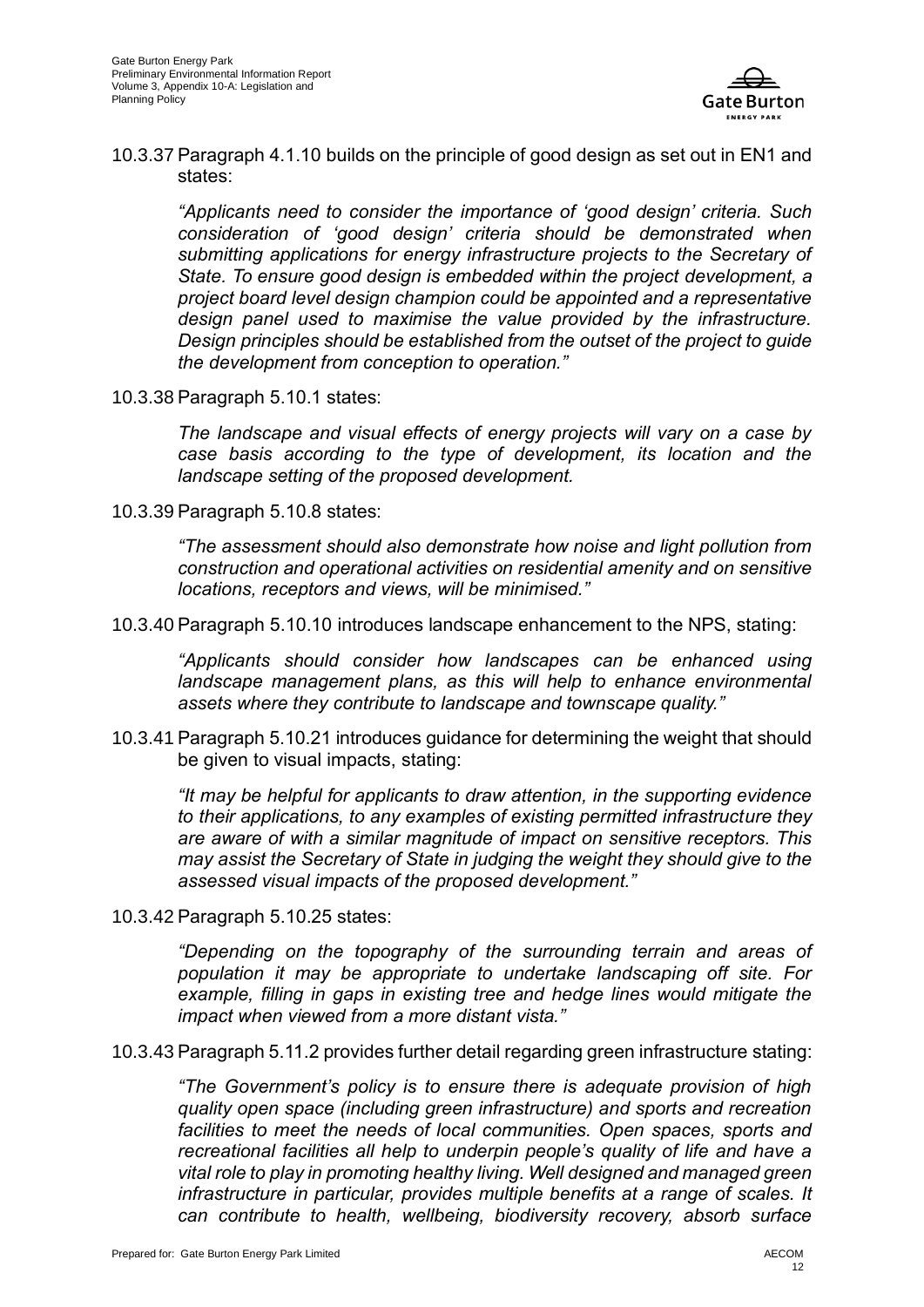

*water, cleanse pollutants and absorb noise and reduce high temperatures. It will also play an increasingly important role in mitigating or adapting to the impacts of climate change. The provision and enhancement of green infrastructure can improve air quality, particularly in urban areas. Applicants are therefore encouraged to consider how new green infrastructure can be provided, or how existing green infrastructure can be enhanced, as part of their application."*

#### **Draft National Policy Statement for Renewable Energy Infrastructure (EN-3) (Ref 8)**

- 10.3.44 The Draft National Policy Statement for Renewable Energy Infrastructure (EN-3) was issued for consultation in September 2021 to identify whether the revised document is fit for purpose. It includes a new section on Solar Photovoltaic Generation and landscape, visual and residential amenity, which is not covered specifically by the current adopted policy.
- 10.3.45 Paragraph 2.47.1 states:

*"… solar is a key part of the government's strategy for low cost decarbonisation of the energy sector."*

10.3.46 Public rights of way are an important means for people to experience the landscape and users of public rights of way have been identified as visual receptors likely to be affected by the Scheme. Paragraph 2.49.5 states:

*"Considering the likely extent of solar sites, it is possible that proposed developments may affect the provision of local footpath networks and public rights of way. Public rights of way may need to be temporarily stopped up to enable construction; however it should be the applicant's intention, where practicable and safe, to keep all public rights of way that cross the proposed development site open during construction and to protect users where a public right of way borders or crosses the site. Developers are encouraged to design the layout and appearance of the site to ensure continued recreational use of public rights of way, where possible during construction, but in particular across the operation of the site, and to minimise as much as possible the visual outlook from existing footpaths. It should be noted that sites may provide the opportunity to facilitate enhancements to the local footpath network and the adoption of new public rights of way through site layout and design of access."*

10.3.47 Paragraph 2.49.8 states:

*"The visual impact of these security measures, as well as the impacts on local residents, including for example issues relating to intrusion from CCTV and light pollution in the vicinity of the site, should be assessed."*

10.3.48 There can be close associations between effects on the landscape and heritage assets, which contribute to its character. Paragraph 2.49.13 states:

*"The time-limited nature of solar farms, where a time-limit is sought by an applicant as a condition of consent, is likely to be an important consideration for the Secretary of State when assessing impacts such as landscape and*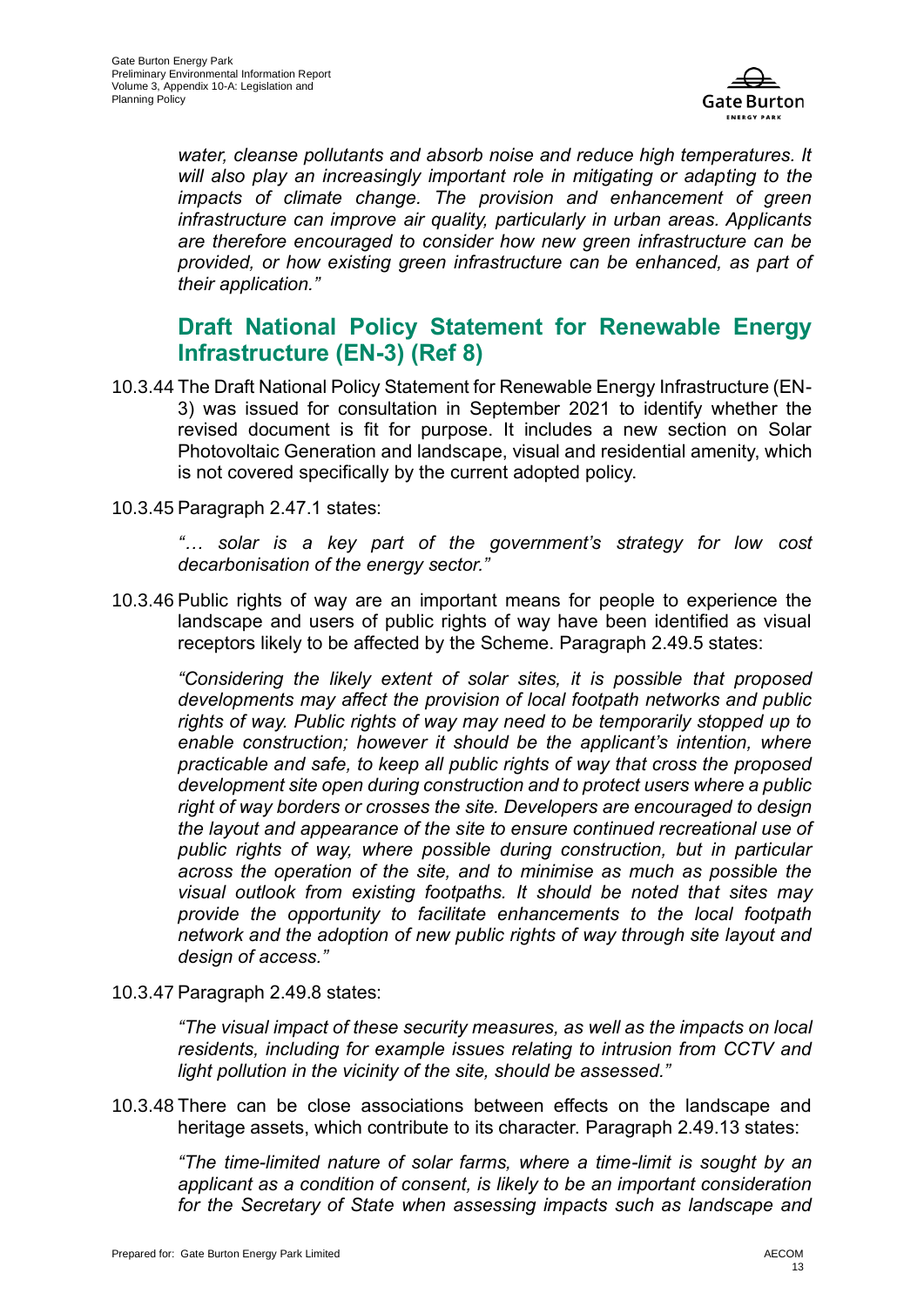

*visual effects and potential effects on the settings of heritage assets. Such judgements should include consideration of the period of time sought by the applicants for the generating station to operate. The extent to which the site will return to its original state may also be a relevant consideration."*

10.3.49 Paragraph 2.49.17 states:

*"Where elements of the design of the scheme are unknown, the maximum impact case scenario should be assessed, and the Secretary of State should consider the maximum adverse effects in its consideration of the application and consent."*

10.3.50 Paragraph 2.51.2 states:

*"The approach to assessing cumulative landscape and visual impact of largescale solar farms is likely to be the same as assessing other onshore energy infrastructure. Solar farms are likely to be in low lying areas of good exposure and as such may have a wider zone of visual influence than other types of onshore energy infrastructure. However, whilst it may be the case that the development covers a significant surface area, in the case of groundmounted solar panels it should be noted that with effective screening and appropriate land topography the area of a zone of visual influence could be zero."*

10.3.51 Paragraph 2.51.3 states

*"The applicant should carry out a landscape and visual assessment and report it in the ES. Visualisations may be required to demonstrate the effects of a proposed solar farm on the setting of heritage assets and any nearby residential areas or viewpoints."*

10.3.52 Paragraph 2.51.4 states:

*"Applicants should follow the criteria for good design set out in Section 4.6 of EN-1 when developing projects and will be expected to direct considerable effort towards minimising the landscape/visual impact of solar PV arrays. Whilst there is an acknowledged need to ensure solar PV installations are adequately secured, required security measures such as fencing should consider the need to minimise the impact on the landscape and visual impact."*

10.3.53 Paragraph 2.51.5 states:

*"The applicant should have regard in both the design layout of the solar farm, and future maintenance plans, to the retention of growth of vegetation on boundaries, including the opportunity for individual trees within the boundaries to grow on to maturity. The landscape and visual impact should be considered carefully at the pre-application stage. Existing hedges and established vegetation, including mature trees, should be retained wherever possible. Trees and hedges should be protected during construction. The impact of the proposed development on established trees and hedges should be informed by a tree survey or a hedge assessment as appropriate."*

10.3.54 Paragraph 2.51.6 states: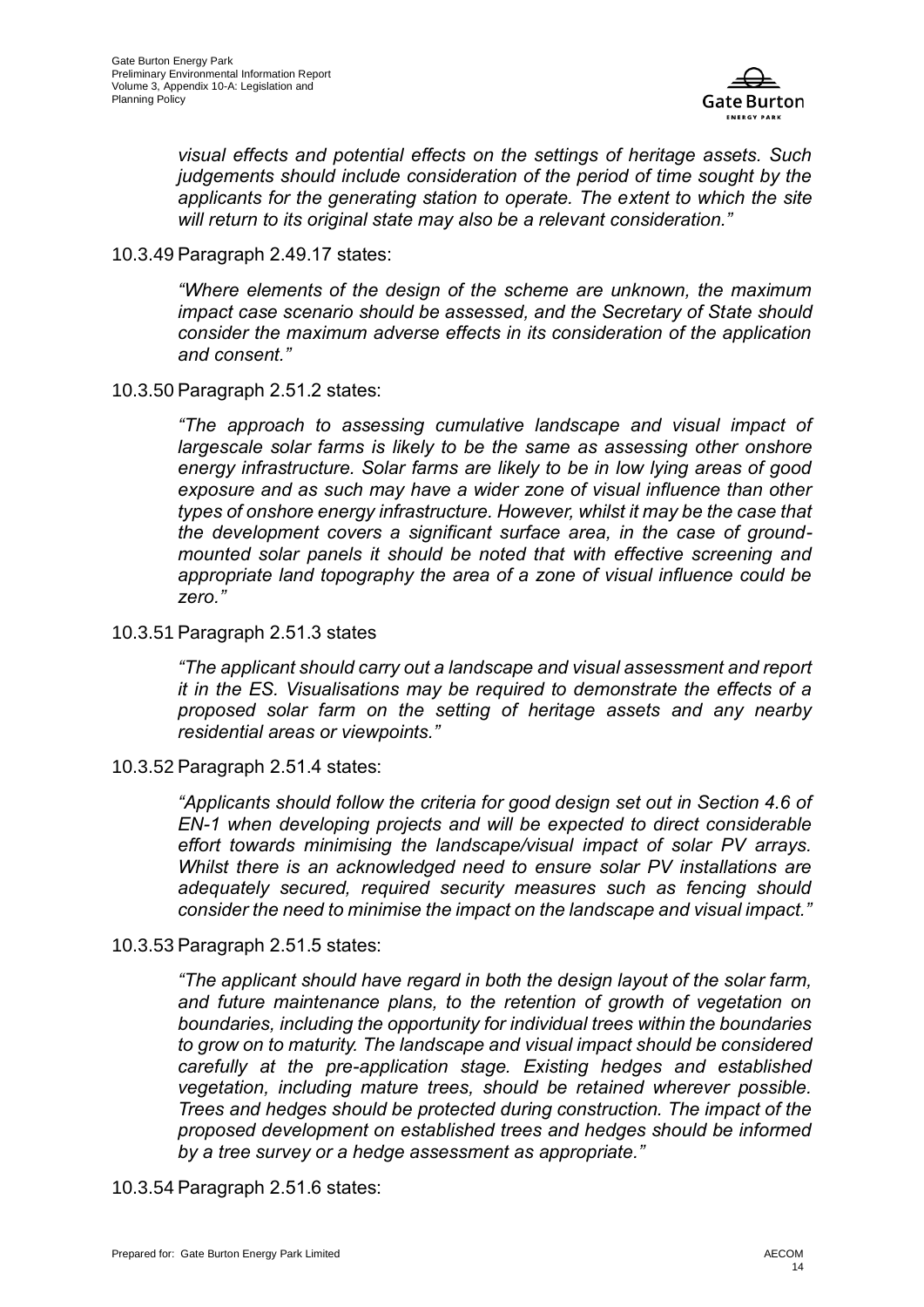

*"Applicants should consider the potential to mitigate landscape and visual impacts through, for example, screening with native hedges. Efforts should be made to minimise the use and height of security fencing. Where possible projects should utilise existing features, such as hedges or landscaping, to screen security fencing and use natural features, such as vegetation planting, to assist in site security. Projects should minimise the use of security lighting. Any lighting should utilise a passive infra-red (PIR) technology and should be designed and installed in a manner which minimises impact."*

10.3.55 Paragraph 2.51.7 states:

*"The Secretary of State will consider visual impact of any proposed solar PV farm, taking account of any sensitive visual receptors, and the effect of the development on landscape character, together with the possible cumulative effect with any existing or proposed development."*

10.3.56 Paragraph 2.52.2 states:

*"In some instances, it may be necessary to seek a glint and glare assessment as part of the application. This may need to account for 'tracking' panels if they are proposed as these may cause differential diurnal and/or seasonal impacts. The potential for solar PV panels, frames and supports to have a combined reflective quality should be assessed. This assessment needs to consider the likely reflective capacity of all of the materials used in the construction of the solar PV farm."*

10.3.57 Paragraph 2.52.4 states:

*"Solar PV panels are designed to absorb, not reflect, irradiation. However, the Secretary of State should assess the potential impact of glint and glare on nearby homes and motorists."*

#### **Draft National Policy Statement for Electricity Network Infrastructure (EN-5) [\(1.Ref 9\)](#page-32-7)**

10.3.58 The Draft National Policy Statement for Electricity Network Infrastructure (EN-5) [\(1.Ref 9\)](#page-32-8) was issued for consultation to identify whether the revised document is fit for purpose.

Those paragraphs relevant to landscape and visual matters are broadly the same as those in the adopted EN5 and therefore have not be recorded here.

### **National Planning Policy Framework (NPPF), adopted July 2021 [\(1.Ref 10\)](#page-32-9)**

10.3.59 The NPPF sets out the Government's planning policies for England and how these should be applied. Paragraph 5 explains the relationship between the NPPF and National Policy Statements. It states that the NPPF "*does not contain specific policies for nationally significant infrastructure projects. These are determined in accordance with the decision making framework in the Planning Act 2008 (as amended) and relevant national policy statements for major infrastructure, as well as any other matters that are relevant (which may include the National Planning Policy Framework). National policy statements*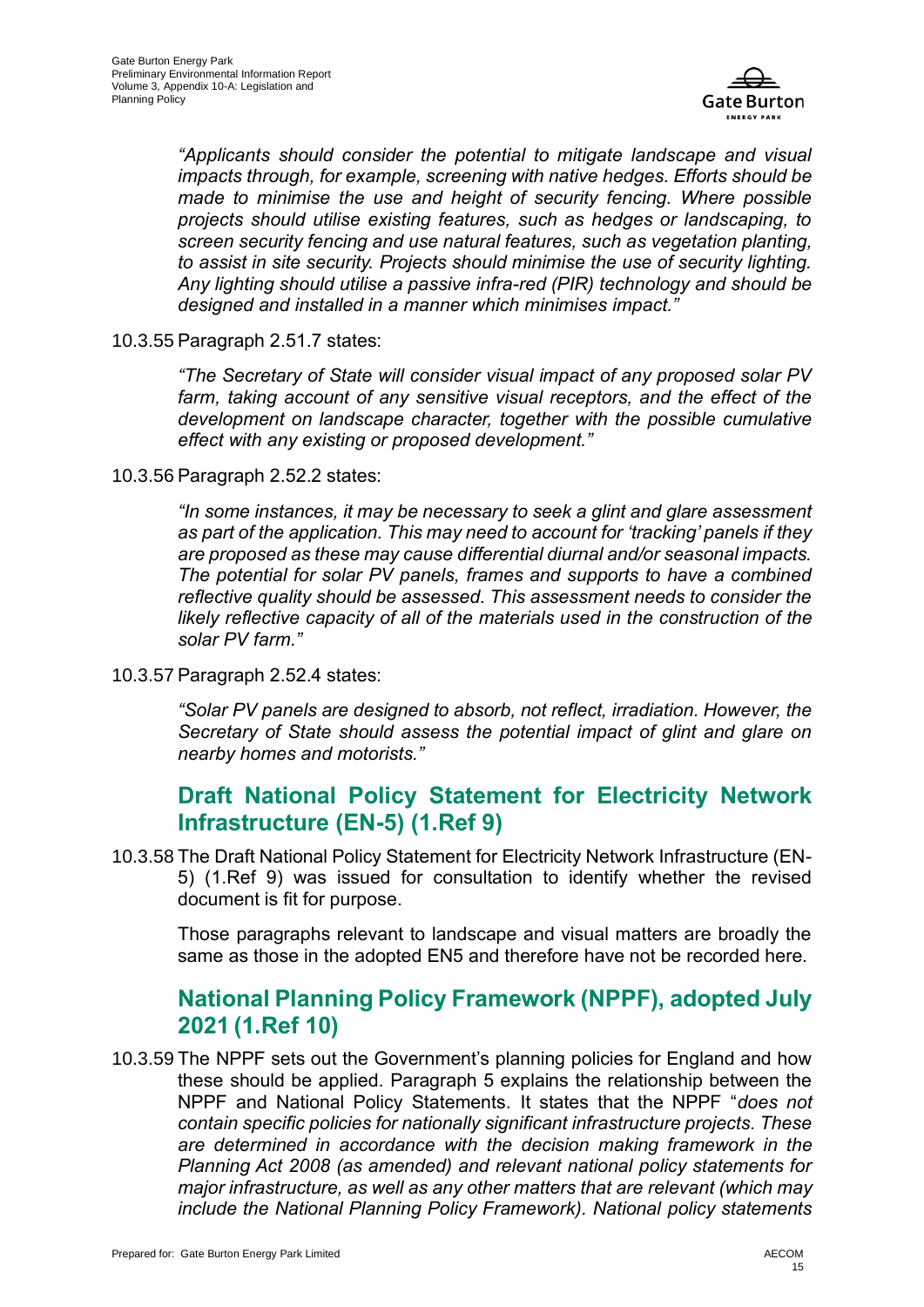

*form part of the overall framework of national planning policy, and may be a material consideration in preparing plans and making decisions on planning applications.*"

10.3.60 NPPF paragraph 8(c) states the environmental objective of sustainable development is:

*"to protect and enhance our natural, built and historic environment; including making effective use of land, improving biodiversity, using natural resources prudently, minimising waste and pollution, and mitigating and adapting to climate change, including moving to a low carbon economy."*

10.3.61 NPPF paragraph 100 states:

*"Planning policies and decisions should protect and enhance public rights of way and access, including taking opportunities to provide better facilities for users, for example by adding links to existing rights of way networks including National Trails."*

10.3.62 NPPF paragraph 112(a) states that developments should:

*"give priority first to pedestrian and cycle movements, both within the scheme and with neighbouring areas…"*

10.3.63 NPPF paragraph 120 states planning policies should:

*"a) encourage multiple benefits from both urban and rural land, including through mixed use schemes and taking opportunities to achieve net environmental gains – such as developments that would enable new habitat creation or improve public access to the countryside…"*

10.3.64 NPPF paragraph 130 states:

*"Planning policies and decisions should ensure that developments:*

a) will function well and add to the overall quality of the area, not just for the *short term but over the lifetime of the development;*

*b) are visually attractive as a result of good architecture, layout and appropriate and effective landscaping;*

*c) are sympathetic to local character and history, including the surrounding built environment and landscape setting, while not preventing or discouraging appropriate innovation or change (such as increased densities)"*

10.3.65 NPPF paragraph 131 introduces policy on integrating trees into development. It states that:

*"Trees make an important contribution to the character and quality of urban environments, and can also help mitigate and adapt to climate change. Planning policies and decisions should ensure that new streets are tree-lined, that opportunities are taken to incorporate trees elsewhere in developments (such as parks and community orchards), that appropriate measures are in place to secure the long-term maintenance of newly-planted trees, and that existing trees are retained wherever possible. Applicants and local planning*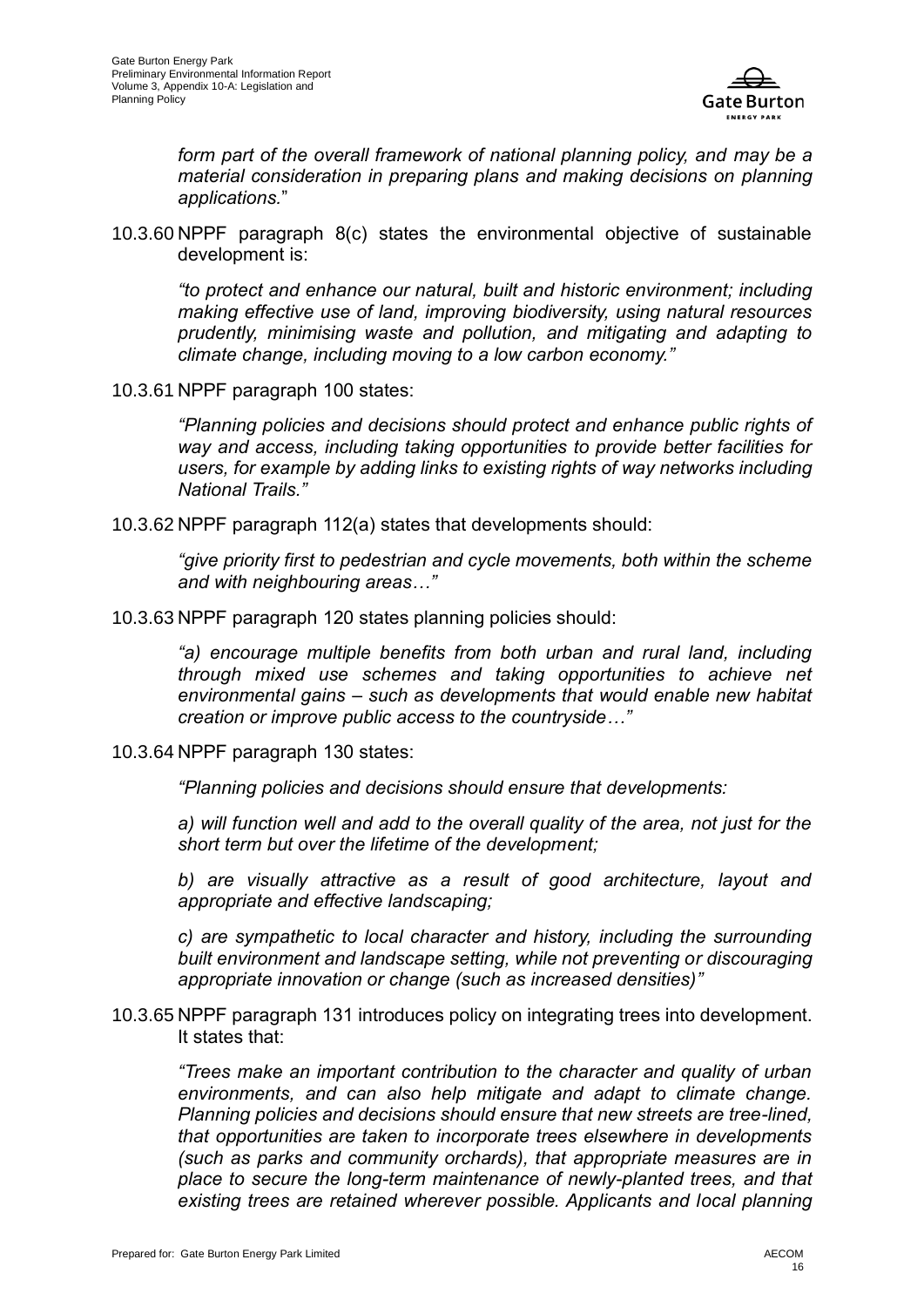

*authorities should work with highways officers and tree officers to ensure that the right trees are planted in the right places, and solutions are found that are compatible with highways standards and the needs of different users."*

#### 10.3.66 NPPF paragraph 132 states:

*"Design quality should be considered throughout the evolution and assessment of individual proposals. Early discussion between applicants, the local planning authority and local community about the design and style of emerging schemes is important for clarifying expectations and reconciling local and commercial interests. Applicants should work closely with those affected by their proposals to evolve designs that take account of the views of the community. Applications that can demonstrate early, proactive and effective engagement with the community should be looked on more favourably than those that cannot."*

- 10.3.67 NPPF paragraph 134 relates to design policy and guidance. The National Infrastructure Commission's Design Principles for National Infrastructure [\(1.Ref 11\)](#page-32-10) and the Landscape Institute's Infrastructure Technical Guidance Note 04/20 [\(1.Ref 12\)](#page-32-11) are examples which are relevant to the type of Scheme proposed. Both of these examples set out the importance of considering the natural and built environment when planning and designing developments such as the Scheme.
- 10.3.68 NPPF paragraph 134 states:
- 10.3.69 *"Development that is not well designed should be refused, especially where it fails to reflect local design policies and government guidance on design, taking into account any local design guidance and supplementary planning documents such as design guides and codes. Conversely, significant weight should be given to:*
- 10.3.70 *a) development which reflects local design policies and government guidance on design, taking into account any local design guidance and supplementary planning documents such as design guides and codes; and/or*

*b) outstanding or innovative designs which promote high levels of sustainability, or help raise the standard of design more generally in an area, so long as they fit in with the overall form and layout of their surroundings."*

10.3.71 NPPF paragraph 152 states:

*"The planning system should support the transition to a low carbon future in a changing climate, taking full account of flood risk and coastal change. It should help to: shape places in ways that contribute to radical reductions in greenhouse gas emissions, minimise vulnerability and improve resilience; encourage the reuse of existing resources, including the conversion of existing buildings; and support renewable and low carbon energy and associated infrastructure."*

10.3.72 NPPF paragraph 155 states:

*"To help increase the use and supply of renewable and low carbon energy and heat, plans should:*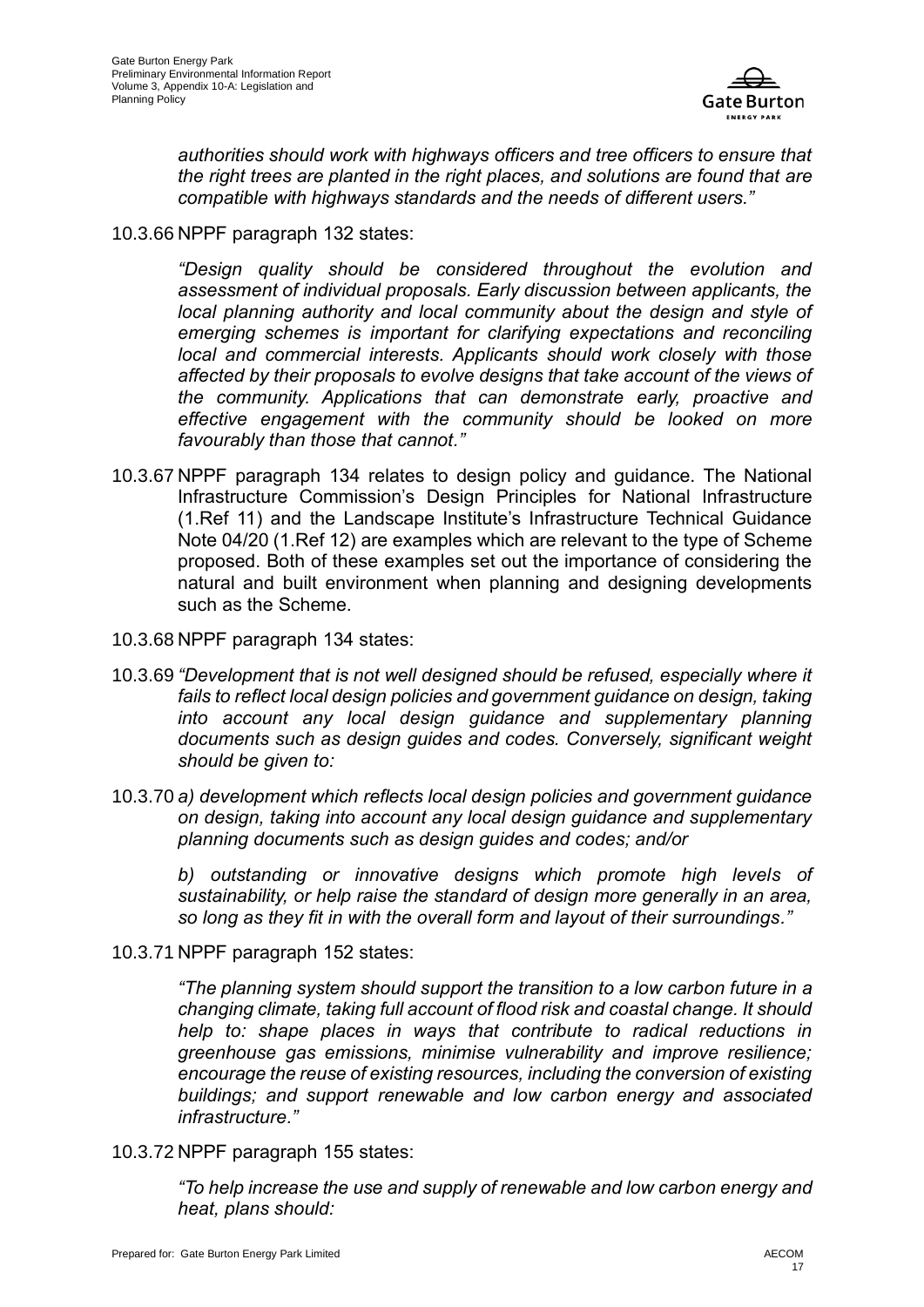

*a) provide a positive strategy for energy from these sources, that maximises the potential for suitable development, while ensuring that adverse impacts are addressed satisfactorily (including cumulative landscape and visual impacts);*

*b) consider identifying suitable areas for renewable and low carbon energy sources, and supporting infrastructure, where this would help secure their development; and*

*c) identify opportunities for development to draw its energy supply from decentralised, renewable or low carbon energy supply systems and for colocating potential heat customers and suppliers."*

#### 10.3.73 NPPF paragraph 174 states:

*"Planning policies and decisions should contribute to and enhance the natural and local environment by:*

*a) protecting and enhancing valued landscapes, sites of biodiversity or geological value and soils (in a manner commensurate with their statutory status or identified quality in the development plan);*

*b) recognising the intrinsic character and beauty of the countryside, and the wider benefits from natural capital and ecosystem services – including the economic and other benefits of the best and most versatile agricultural land, and of trees and woodland;*

*c) maintaining the character of the undeveloped coast, while improving public access to it where appropriate;*

*d) minimising impacts on and providing net gains for biodiversity, including by establishing coherent ecological networks that are more resilient to current and future pressures;*

*e) preventing new and existing development from contributing to, being put at unacceptable risk from, or being adversely affected by, unacceptable levels of soil, air, water or noise pollution or land instability. Development should, wherever possible, help to improve local environmental conditions such as air and water quality, taking into account relevant information such as river basin management plans; and*

*f) remediating and mitigating despoiled, degraded, derelict, contaminated and unstable land, where appropriate."*

#### 10.3.74 Paragraph 175 states:

*"Plans should: distinguish between the hierarchy of international, national and locally designated sites; allocate land with the least environmental or amenity value, where consistent with other policies in this Framework; take a strategic approach to maintaining and enhancing networks of habitats and green infrastructure; and plan for the enhancement of natural capital at a catchment or landscape scale across local authority boundaries."*

10.3.75 Paragraph 185 states: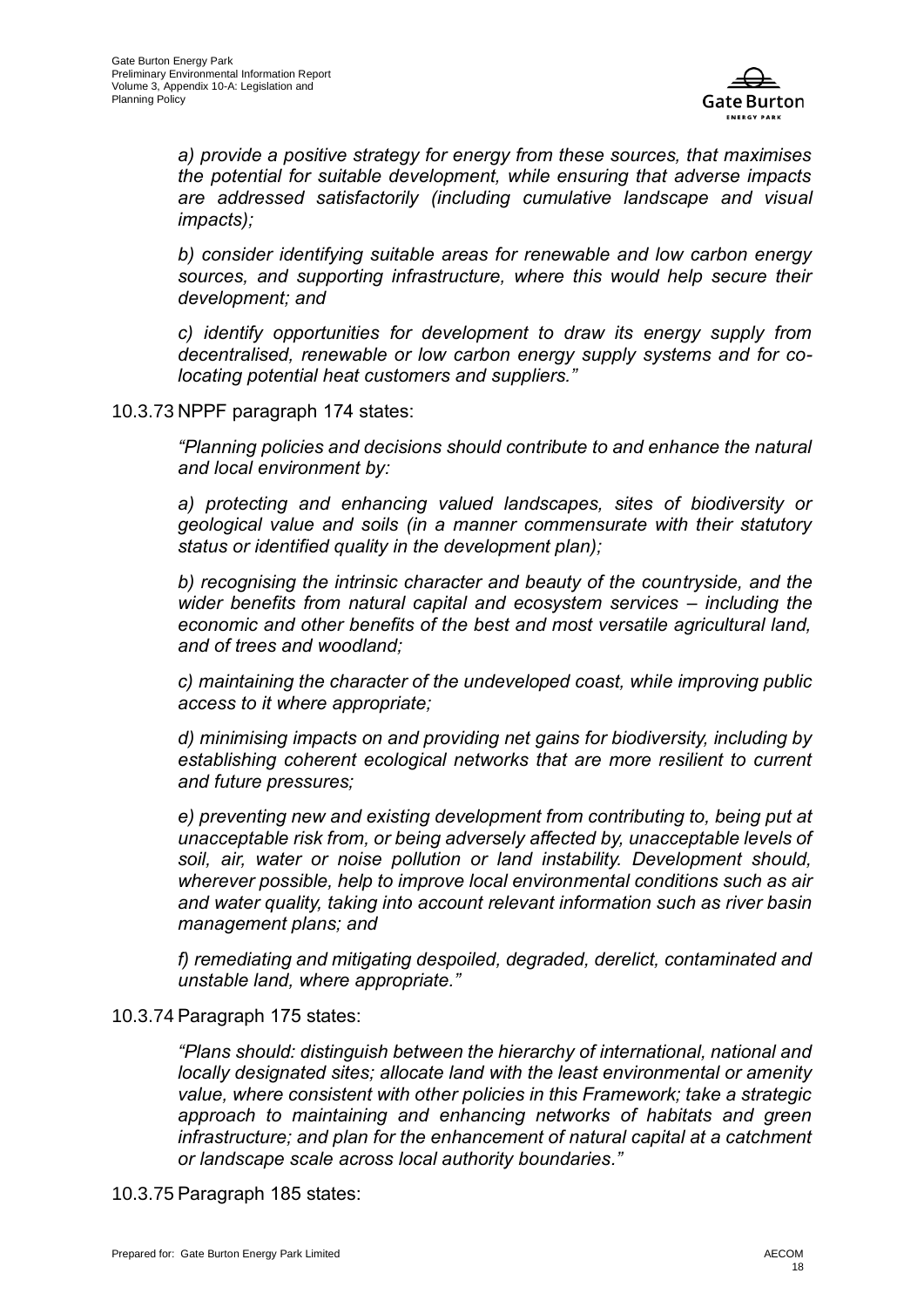

*"Planning policies and decisions should also ensure that new development is*  appropriate for its location taking into account the likely effects (including *cumulative effects) of pollution on health, living conditions and the natural environment, as well as the potential sensitivity of the site or the wider area to impacts that could arise from the development. In doing so they should:*

*a) mitigate and reduce to a minimum potential adverse impacts resulting from noise from new development – and avoid noise giving rise to significant adverse impacts on health and the quality of life;*

*b) identify and protect tranquil areas which have remained relatively undisturbed by noise and are prized for their recreational and amenity value for this reason; and*

*c) limit the impact of light pollution from artificial light on local amenity, intrinsically dark landscapes and nature conservation."*

#### **Planning Practice Guidance (PPG), Natural Environment (2019) [\(Ref 13\)](#page-32-12)**

- 10.3.76 The Natural Environment PPG provides information on Green Infrastructure, Biodiversity and Landscape.
- 10.3.77 In respect of Green Infrastructure, the PPG includes:

*"Green infrastructure opportunities and requirements need to be considered at the earliest stages of development proposals, as an integral part of development and infrastructure provision, and taking into account existing natural assets and the most suitable locations and types of new provision."*

10.3.78 The PPG supports the use of landscape character assessment as a tool for understanding the character. It also recognises that this can be used to understand local distinctiveness of the landscape and identifying the features that give it a sense of place, as a means to informing, planning and managing change. In respect of landscape, the PPG refers to Natural England's National Character Area profiles and guidance on undertaking landscape character assessment, namely Natural England's guidance: 'Landscape and seascape character assessments', published in 2014.

### **PPG, Renewable and Low Carbon Energy (2015) [\(Ref 14\)](#page-32-13)**

- 10.3.79 The Renewable and Low Carbon Energy PPG sets out consideration for the assessment and design of large scale energy schemes relevant to landscape and visual matters.
- 10.3.80 Planning considerations include:

*"cumulative impacts require particular attention, especially the increasing impact that wind turbines and large scale solar farms can have on landscape and local amenity as the number of turbines and solar arrays in an area increases; [and]*

*local topography is an important factor in assessing whether wind turbines and large scale solar farms could have a damaging effect on landscape and*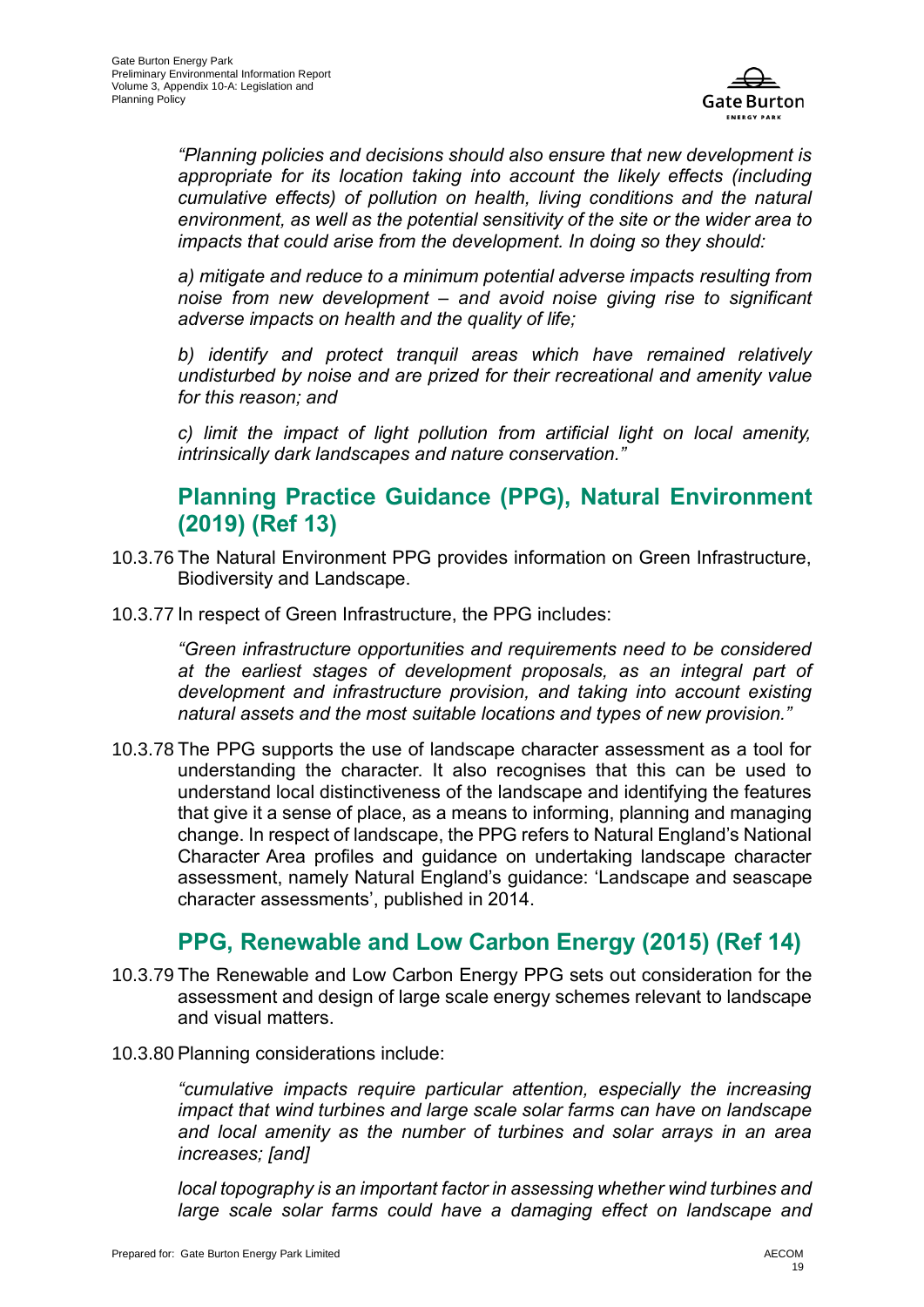

*recognise that the impact can be as great in predominately flat landscapes as in hilly or mountainous areas."*

10.3.81 In respect of buffer zones:

*"Local planning authorities should not rule out otherwise acceptable renewable energy developments through inflexible rules on buffer zones or separation distances. Other than when dealing with set-back distances for safety, distance of itself does not necessarily determine whether the impact of a proposal is unacceptable. Distance plays a part, but so does the local context including factors such as topography, the local environment and nearby land uses. This is why it is important to think about in what circumstances proposals are likely to be acceptable and plan on this basis."*

10.3.82 Particular considerations for ground mounted solar are:

*"The deployment of large-scale solar farms can have a negative impact on the rural environment, particularly in undulating landscapes. However, the visual impact of a well-planned and well-screened solar farm can be properly addressed within the landscape if planned sensitively".*

10.3.83 Particular factors a local planning authority will need to consider include:

- *"that solar farms are normally temporary structures and planning conditions can be used to ensure that the installations are removed when no longer in use and the land is restored to its previous use;*
- *the proposal's visual impact, the effect on landscape of glint and glare (see guidance on landscape assessment) and on neighbouring uses and aircraft safety;*
- *the extent to which there may be additional impacts if solar arrays follow the daily movement of the sun;*
- *the need for, and impact of, security measures such as lights and fencing;*
- *great care should be taken to ensure heritage assets are conserved in a manner appropriate to their significance, including the impact of proposals on views important to their setting. As the significance of a heritage asset derives not only from its physical presence, but also from its setting, careful consideration should be given to the impact of large scale solar farms on such assets. Depending on their scale, design and prominence, a large scale solar farm within the setting of a heritage asset may cause substantial harm to the significance of the asset;*
- *the potential to mitigate landscape and visual impacts through, for example, screening with native hedges;*
- *the energy generating potential, which can vary for a number of reasons including, latitude and aspect."*

*"The approach to assessing cumulative landscape and visual impact of large scale solar farms is likely to be the same as assessing the impact of wind turbines. However, in the case of ground-mounted solar panels it should be noted that with effective screening and appropriate land topography the area of a zone of visual influence could be zero."*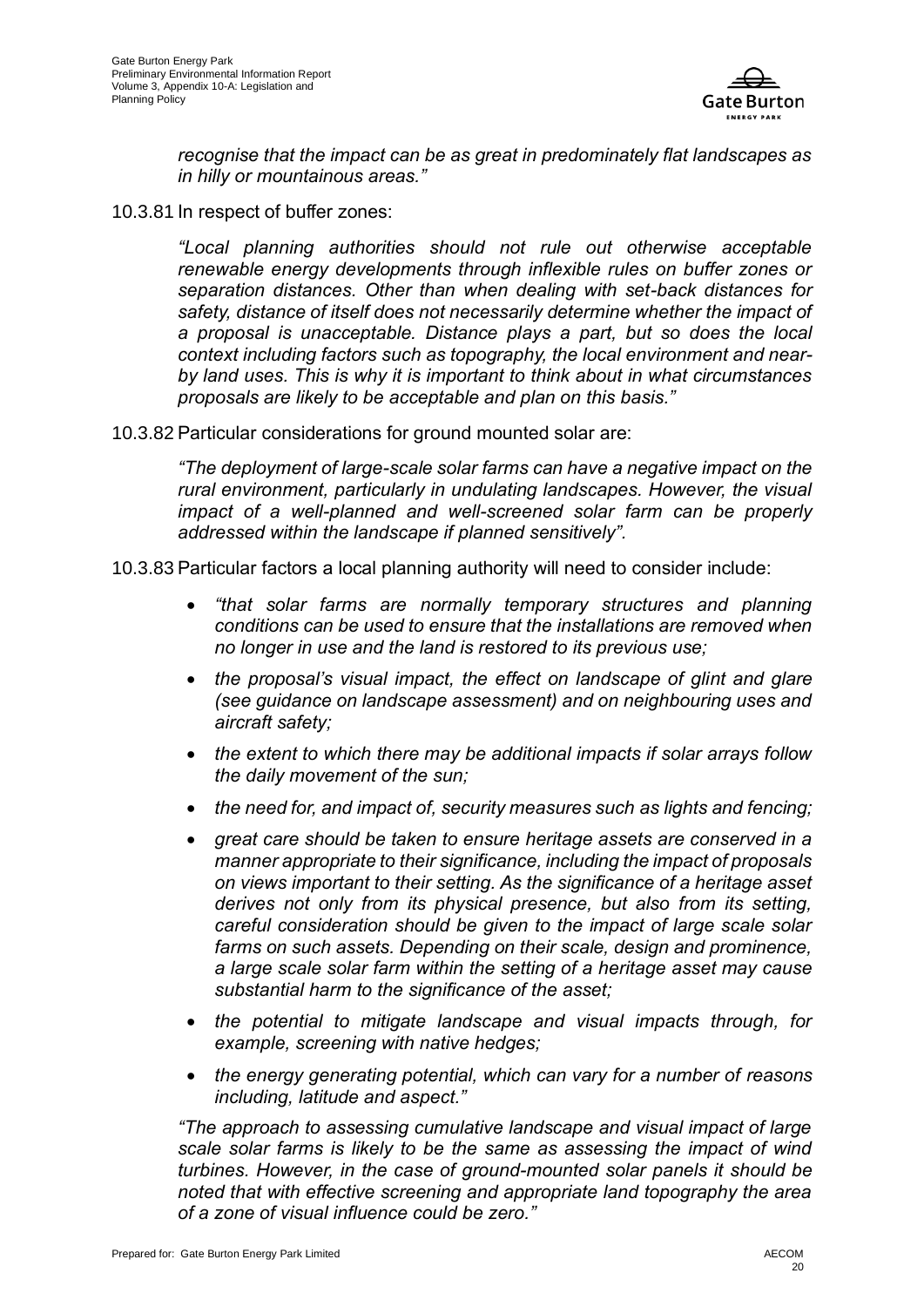

## <span id="page-20-0"></span>**10.4 County and District Planning Policy**

### **Central Lincolnshire Local Plan 2017 [\(Ref 15\)](#page-32-14)**

- 10.4.1 The study area lies predominantly in the district of West Lindsey. The Central Lincolnshire Local Plan, adopted in 2017, replaced the West Lindsey Local Plan and sets out a planning framework to meet development needs between 2012 – 2036. The Local Plan covers the City of Lincoln and the districts of North Kesteven and West Lindsey. With reference to **PEI Report Volume 2, Figure 10-1: LVIA Study Area**, the Central Lincolnshire Local Plan covers the eastern part of the Study Area. The following list identifies the objectives and policies relevant to landscape and visual matters.
- 10.4.2 Relevant objectives comprise:

*"Biodiversity and Green Infrastructure: To conserve and enhance biodiversity across Central Lincolnshire and provide opportunities for people to access and appreciate wildlife and the natural environment. To create and improve high quality green and blue spaces that are multifunctional, (including opportunities for sport, recreation and play), accessible to all and which form part of and are connected to the green infrastructure network.* 

*Landscape and Townscape: To protect and enhance the rich diversity of the character and appearance of Central Lincolnshire's landscape and townscape, maintaining and strengthening local distinctiveness and sense of place."*

- 10.4.3 Relevant policies comprise:
- 10.4.4 Policy LP17: Landscape, Townscape and Views:

*"Character and setting: To protect and enhance the intrinsic value of our landscape and townscape, including the setting of settlements, proposals should have particular regard to maintaining and responding positively to any natural and man-made features within the landscape and townscape which positively contribute to the character of the area, such as (but not limited to) historic buildings and monuments, other landmark buildings, topography, trees and woodland, hedgerows, walls, water features, field patterns and intervisibility between rural historic settlements. Where a proposal may result in significant harm, it may, exceptionally, be permitted if the overriding benefits of the development demonstrably outweigh the harm: in such circumstances the harm should be minimised and mitigated."*

*"Creating and protecting views: All development proposals should take account of views in to, out of and within development areas: schemes should be designed (through considerate development, layout and design) to preserve or enhance key local views and vistas, and create new public views where possible. Particular consideration should be given to views of significant buildings and views within landscapes which are more sensitive to change due to their open, exposed nature and extensive intervisibility from various viewpoints."*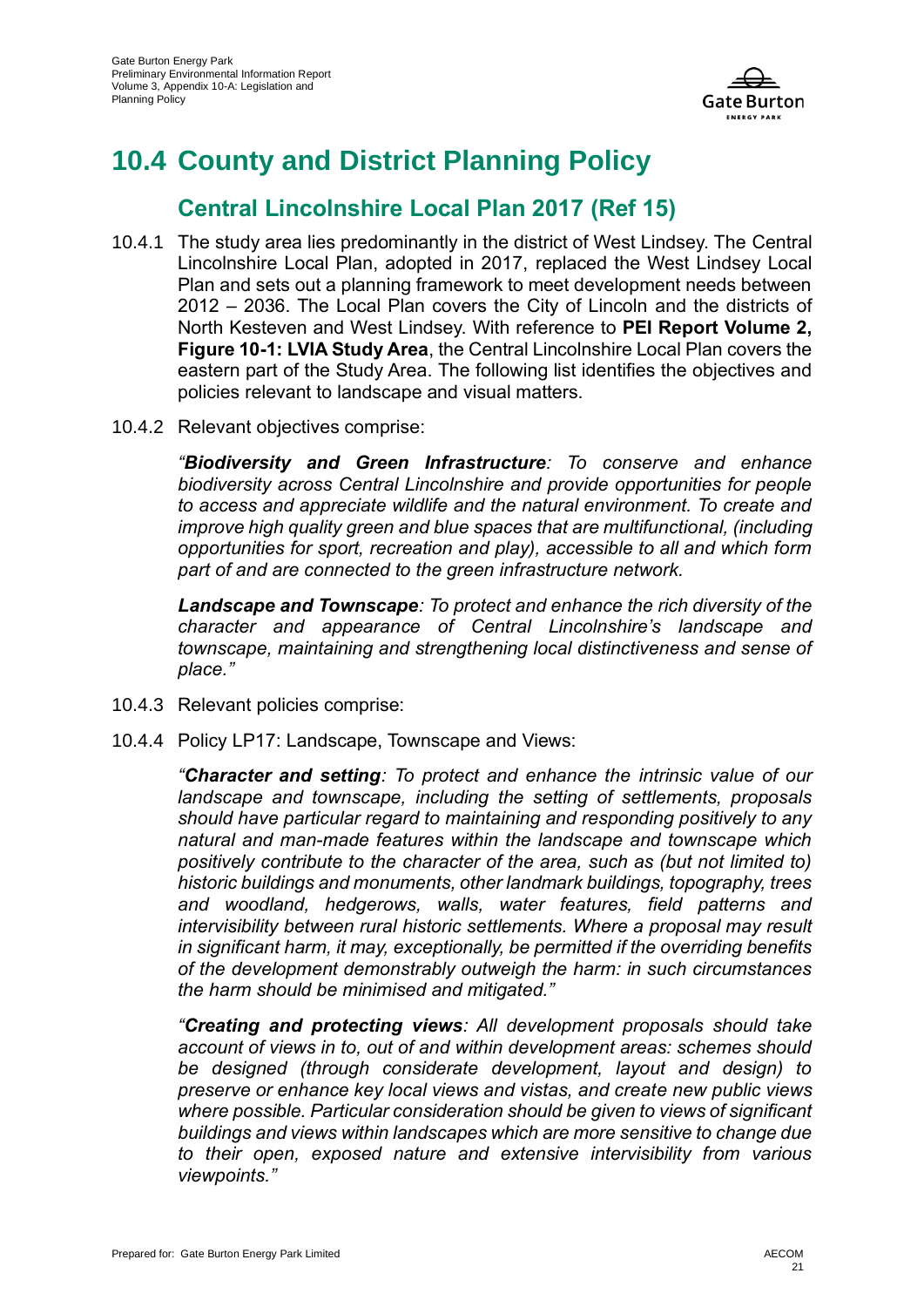

*"… Areas of Great Landscape Value: The considerations set out in this policy are particularly important when determining proposals which have the potential to impact upon… Areas of Great Landscape Value (as identified on the policies map)…"*

*"Cumulative impacts: In considering the impacts of a proposal, the cumulative impacts as well as the individual impacts will be considered."*

- 10.4.5 An Area of Great Landscape Value covers part of the Study Area, extending from Marton in the south, to north of Gainsborough, covering land between the River Trent in the west and the East Midlands Railway to the east.
- 10.4.6 Policy LP18: Climate Change and Low Carbon Living:

*"Proposals for non-wind renewable technology will be assessed on their merits, with the impacts, both individual and cumulative, considered against the benefits of the scheme, taking account of the following:* 

- *The surrounding landscape and townscape;*
- *Heritage assets;*
- *Ecology and diversity;*
- *Residential and visual amenity…*

*Proposals will be supported where the benefit of the development outweighs the harm caused and it is demonstrated that any harm will be mitigated as far as is reasonably possible."*

10.4.7 Policy LP20: Green Infrastructure Network

*"Development proposals which are consistent with and help deliver the opportunities, priorities and initiatives identified in the latest Central Lincolnshire Green Infrastructure Study and Biodiversity Opportunity Mapping Study, will be supported. Proposals that cause loss or harm to this network will not be permitted unless the need for and benefits of the development demonstrably outweigh any adverse impacts. Where adverse impacts on green infrastructure are unavoidable, development will only be permitted if suitable mitigation measures for the network are provided. Development proposals should ensure that existing and new green infrastructure is considered and integrated into the scheme design from the outset. Where new green infrastructure is proposed, the design should maximise the delivery of ecosystem services and support healthy and active lifestyles. Development proposals must protect the linear features of the green infrastructure network that provide connectivity between green infrastructure assets, including public rights of way, bridleways, cycleways and waterways, and take opportunities to improve such features. Development will be expected to make contributions proportionate to their scale towards the establishment, enhancement and ongoing management of green infrastructure by contributing to the development of the strategic green infrastructure network within Central Lincolnshire, in line with guidance set out in LP12."*

10.4.8 Policy LP22: Green Wedges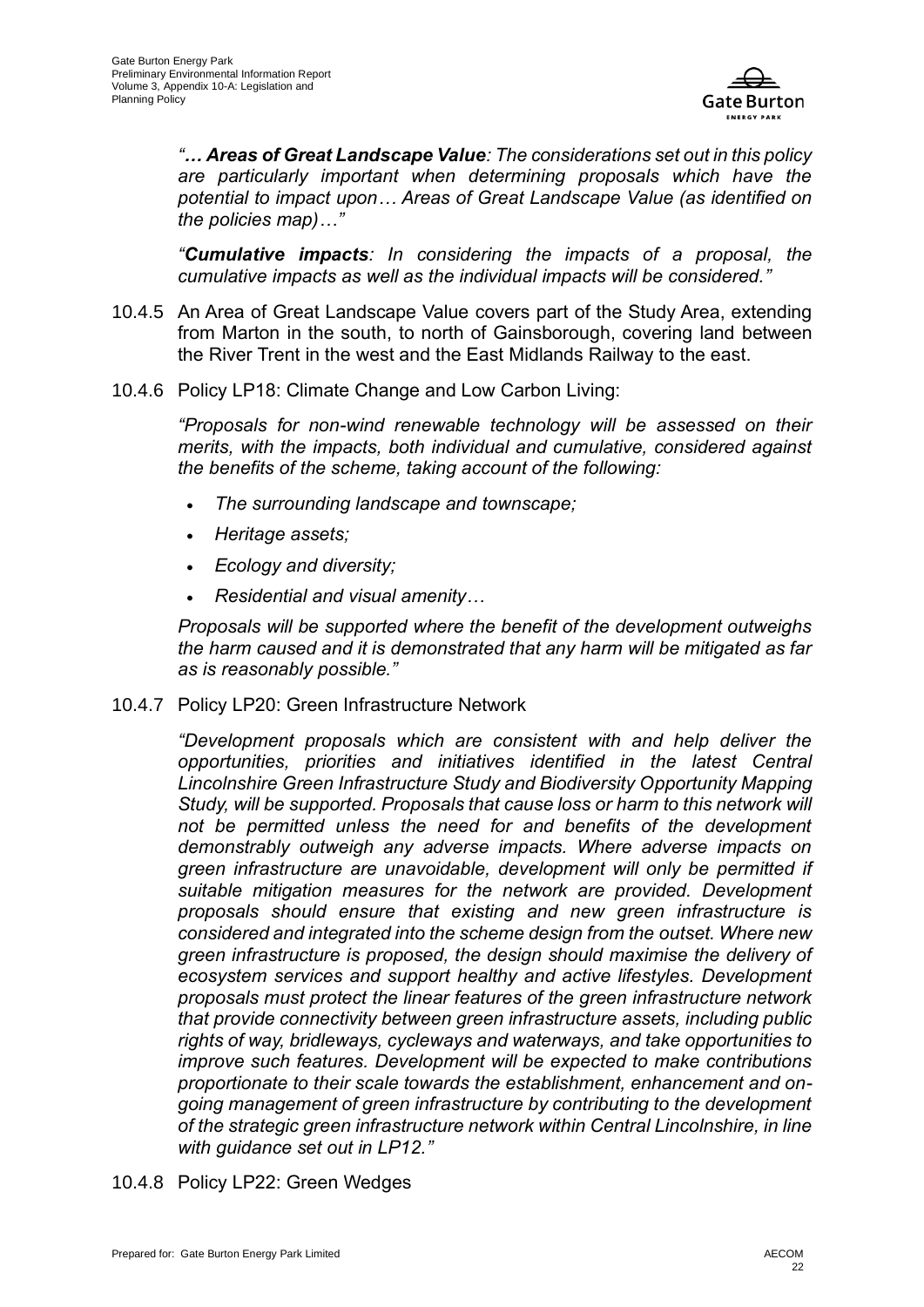

Policy LP22 sets out the functions and implications of green wedges. The Site is not located within a green wedge and therefore this policy has not been considered further in the assessment of landscape and visual effects.

10.4.9 Policy LP26: Design and Amenity

*"All development… must achieve high quality sustainable design that contributes positively to local character, landscape and townscape…* 

*…All development proposals must take into consideration the character and local distinctiveness of the area (and enhance or reinforce it, as appropriate) and create a sense of place…"*

10.4.10 Policy LP38: Protecting Gainsborough's Setting and Character

*"Proposals for development should seek to make a positive contribution to the built and natural environment and quality of life in Gainsborough... Protect and enhance the landscape character and setting of Gainsborough and the surrounding villages by ensuring key gateways are landscaped to enhance the setting of the town, minimise impact upon the open character of the countryside and to maintain the setting and integrity of surrounding villages*.*"*

#### **Proposed Submission Central Lincolnshire Local Plan, March 2022 [\(1.Ref 16\)](#page-32-15)**

- 10.4.11 Central Lincolnshire are currently updating the Local Plan. The Proposed Submission version, subject of consultation between 16 March – 9 May 2022 includes the objective "*To protect and enhance the rich diversity of the character and appearance of Central Lincolnshire's landscape and townscape, maintaining and strengthening local distinctiveness and a sense of place".*
- 10.4.12 Draft policies relevant to landscape and visual matters comprise:
- 10.4.13 Policy S5: Development in the Countryside

*"Proposals for non-residential development will be supported provided that… The development is of a size and scale commensurate with the proposed use and with the rural character of the location."*

10.4.14 Policy S14: Renewable Energy

*"Proposals for renewable energy schemes, including ancillary development, will be supported where the direct, indirect, individual and cumulative impacts on the following considerations are, or will be made, acceptable. To determine whether it is acceptable, the following tests will have to be met: i. The impacts are acceptable having considered the scale, siting and design, and the consequent impacts on landscape character; visual amenity; biodiversity; geodiversity; flood risk; townscape; heritage assets and their settings; and highway safety;…"*

10.4.15 Policy S53: Design and Amenity

*"All development, including extensions and alterations to existing buildings, must achieve high quality sustainable design that contributes positively to local*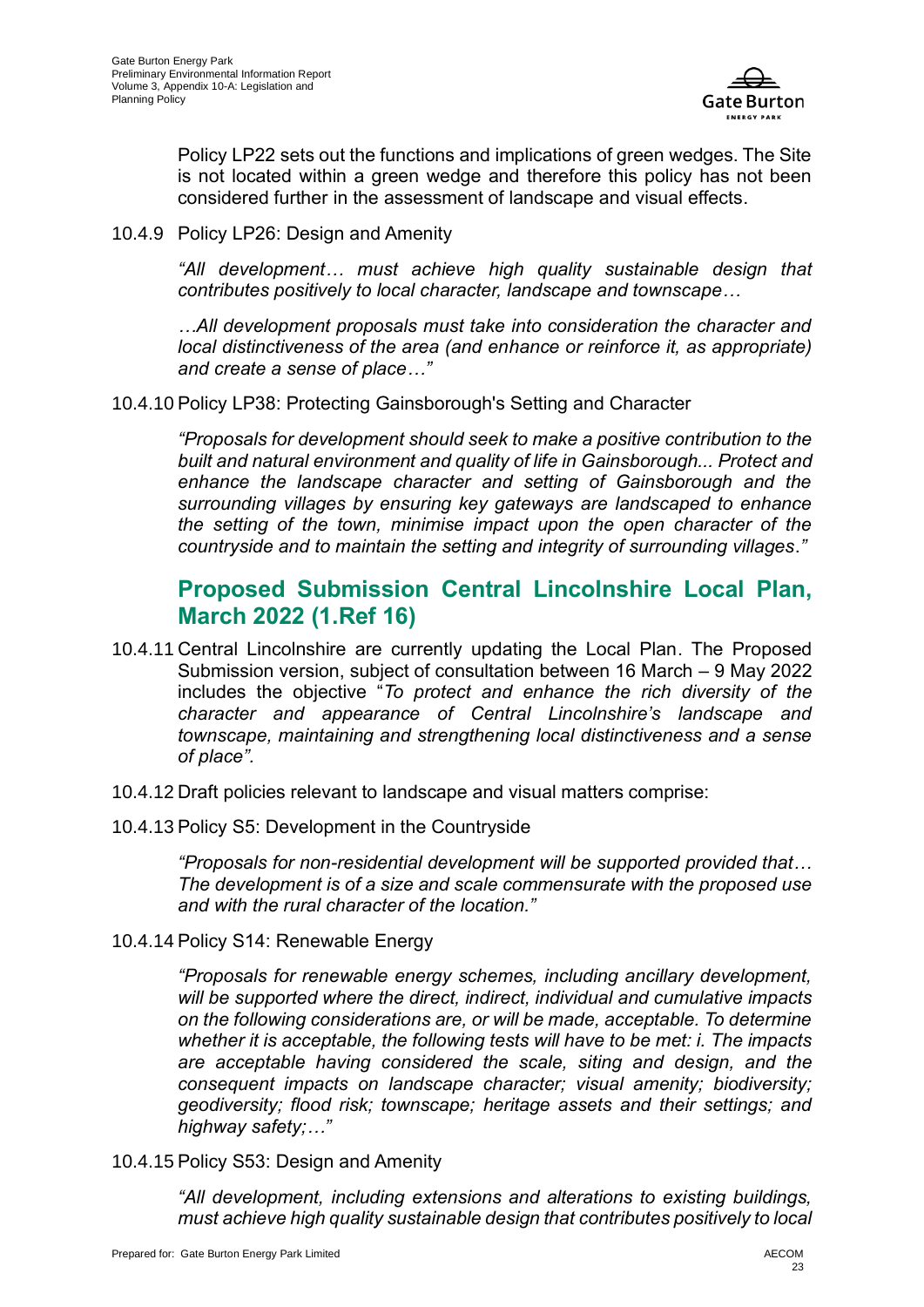

*character, landscape and townscape, and supports diversity, equality and access for all. Good design will be at the centre of every development proposal*  and this will be required to be demonstrated through evidence supporting *planning applications to a degree proportionate to the proposal.*

*"All development proposals will be assessed against, and will be expected to meet the following relevant design and amenity criteria. All development proposals will:* 

*Be based on a sound understanding of the context, integrating into the surroundings and responding to local history, culture and heritage; b) Relate well to the site, its local and wider context and existing characteristics including the retention of existing natural and historic features wherever possible and including appropriate landscape and boundary treatments to ensure that the development can be satisfactorily assimilated into the surrounding area; c) Protect any important local views into, out of or through the site…" "Contribute positively to the sense of place, reflecting and enhancing existing character and distinctiveness…"*

*"Incorporate and retain as far as possible existing natural features including hedgerows, trees, and waterbodies particularly where these features offer a valuable habitat to support biodiversity, aligned with policies in the Natural Environment chapter of the Local Plan…"*

*"Incorporate appropriate landscape and boundary treatments to ensure that the development can be satisfactorily assimilated into the surrounding area, maximising opportunities to deliver diverse ecosystems and biodiverse habitats, strengthening wildlife corridors and green infrastructure networks, and helping to achieve wider goals for biodiversity net gain, climate change mitigation and adaptation and water management…"*

10.4.16 Policy S58: Protecting Lincoln, Gainsborough and Sleaford's Setting and **Character** 

*"All development proposals should contribute to the realisation of the following key principles:*

*…Protect and enhance the landscape character and setting of Gainsborough and the surrounding villages by ensuring key gateways are landscaped to enhance the setting of the town, minimise impact upon the open character of the countryside and to maintain the setting and integrity of surrounding villages."*

10.4.17 Policy S60: Protecting Biodiversity and Geodiversity

*"All development should: a) protect, manage, enhance and extend the ecological network of habitats, species and sites of international, national and local importance…"*

10.4.18 Policy S62: Area of Outstanding Natural Beauty and Areas of Great Landscape Value

*"Areas of Great Landscape Value (AGLV) are locally designated landscape areas recognised for their intrinsic character and beauty and their natural,*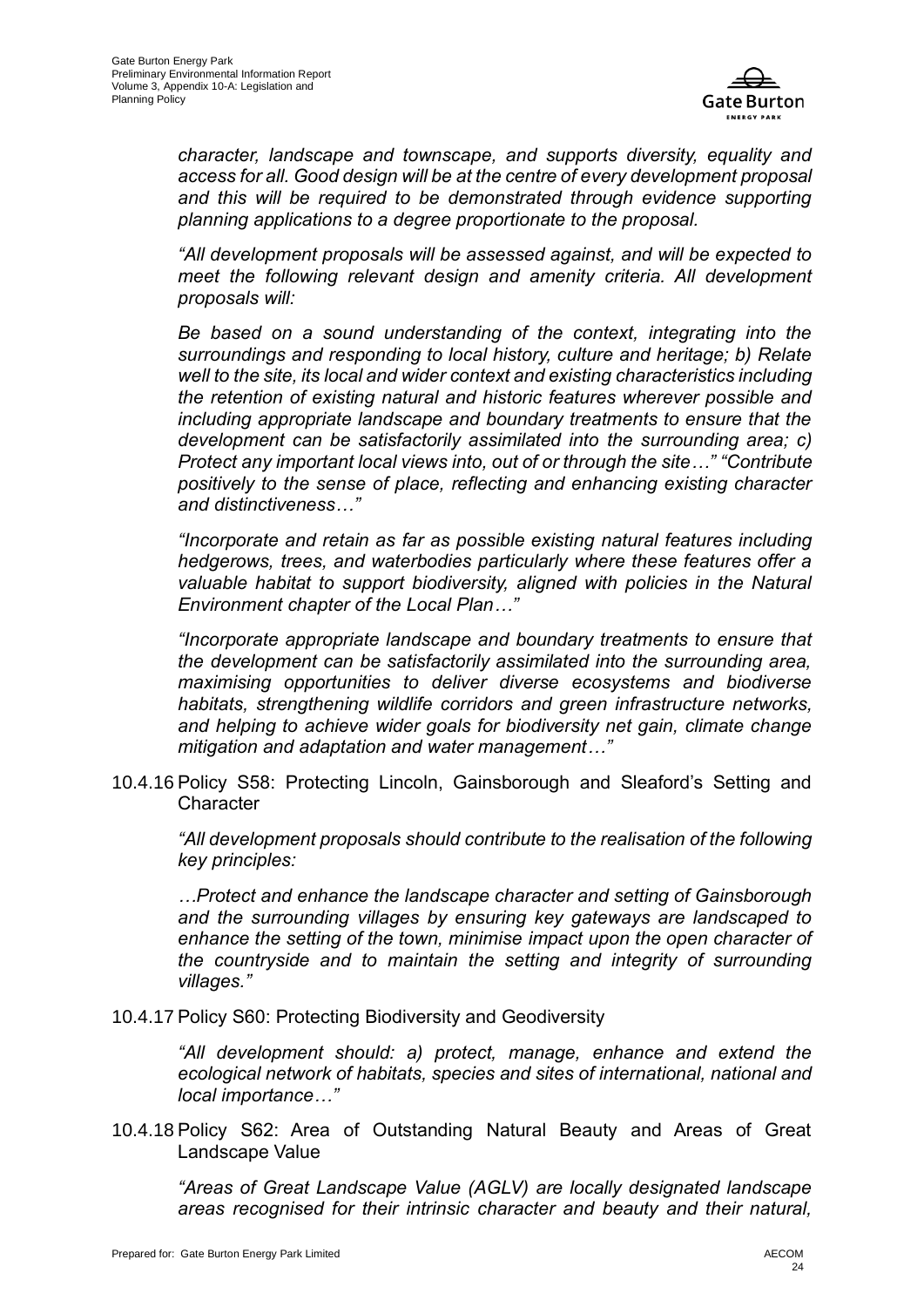

*historic and cultural importance. A high level of protection will be afforded to AGLV reflecting their locally important high scenic quality, special landscape features and sensitivity.* 

*Development proposals within, or within the setting of, AGLV shall:* 

*e) conserve and enhance the qualities, character and distinctiveness of locally important landscapes; and* 

*f) protect, and where possible enhance, specific landscape, wildlife and historic features which contribute to local character and landscape quality; and* 

*g) maintain landscape quality and minimise adverse visual impacts through high quality building and landscape design; and* 

*h) demonstrate how proposals have responded positively to the landscape character in relation to siting, design, scale and massing and where appropriate have retained or enhanced important views, and natural, historic and cultural features of the landscape; and* 

*i) where appropriate, restore positive landscape character and quality. Where a proposal may result in adverse impacts, it may exceptionally be supported if the overriding benefits of the development demonstrably outweigh the harm – in such circumstances the harm should be minimised and mitigated through design and landscaping."*

#### 10.4.19 Policy S66: Trees, Woodland and Hedgerows

*"Development proposals should be prepared based on the overriding principle that:* 

*• the existing tree and woodland cover is maintained, improved and expanded; and* 

*• opportunities for expanding woodland are actively considered, and implemented where practical and appropriate to do so."*

*"Where the proposal will result in the loss or deterioration of: a) ancient woodland; and/or b) the loss of aged or veteran trees found outside ancient woodland, permission will be refused, unless and on an exceptional basis the need…"*

*"Proposals for new development will be expected to retain existing hedgerows where appropriate and integrate them fully into the design having regard to their management requirements…"*

Bassetlaw District Local Development Framework (BDLF), 2011

- 10.4.20 The BDLDF covers the proposed grid connection route in the west of the Study Area, as shown on **PEI Report Volume 2, Figure 10-1: LVIA Study Area**.
- 10.4.21 Adopted in 2011 the BDLDF comprises a series of documents that guide decision making across Bassetlaw. The policies relevant to landscape and visual matters are set out below.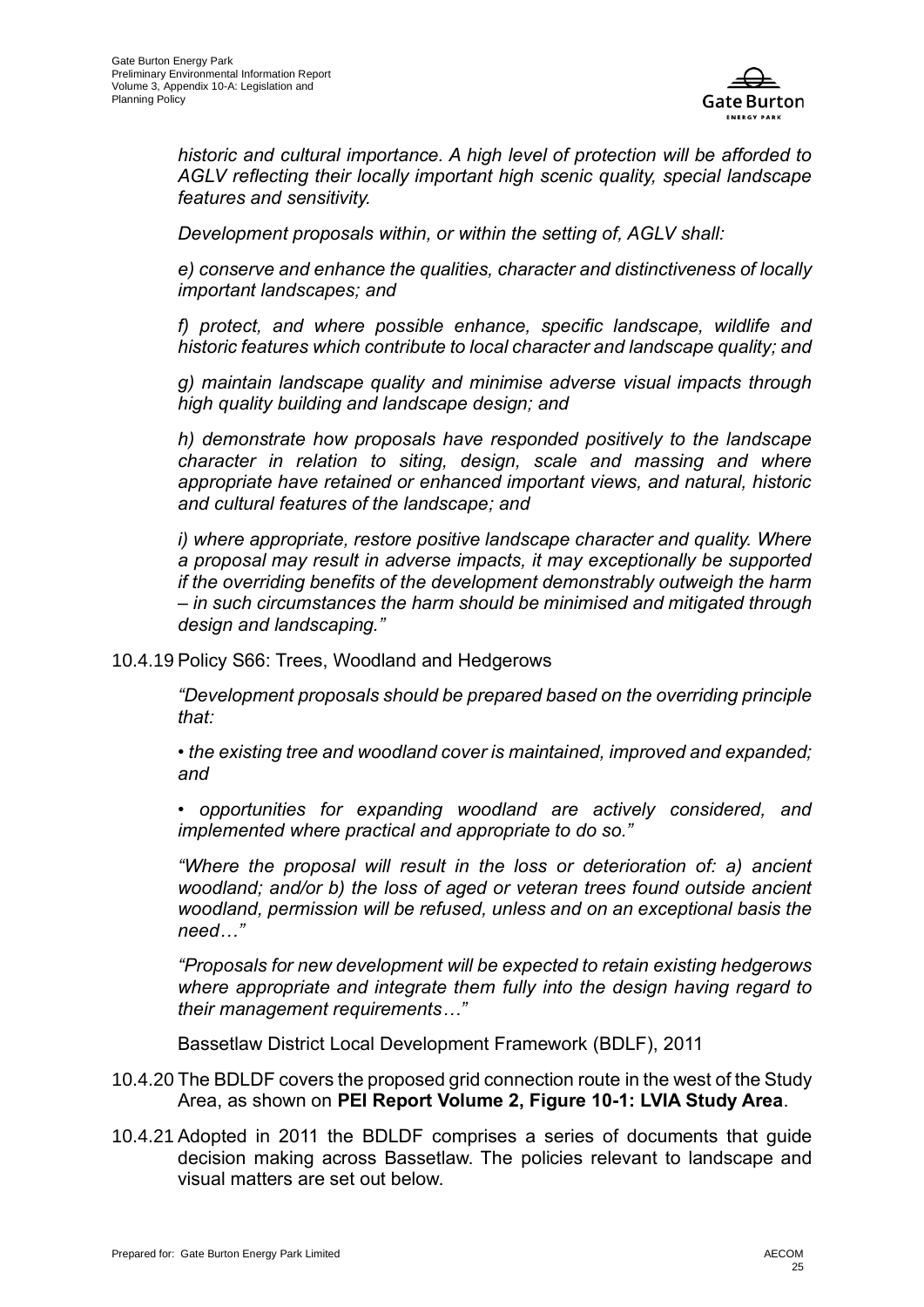

## **Bassetlaw District Core Strategy [\(1.Ref 17\)](#page-32-16)**

- 10.4.22 The Bassetlaw Core Strategy provides the overarching framework for all documents within the BDLDF.
- 10.4.23 The Core Strategy includes the following relevant objectives:

**SO8**: "*To protect Bassetlaw's natural environment by maintaining, conserving and enhancing its characteristic landscapes, biodiversity, habitats and species*  and seeking quantitative and qualitative growth in the green infrastructure *network across and beyond the District."*

**S010**: *"To ensure the provision of the essential physical, social and green infrastructure required to support the District's growth."*

Relevant policies comprise:

10.4.24 Policy DM4: Design & Character:

*"major development proposals will need to demonstrate that they… complement and enhance the character of the built, historic and natural environment…"*

*"Account will also be taken of any relevant Village Design Statement, Conservation Area Appraisal or character appraisal approved or adopted by the District Council and Bassetlaw's Landscape Character Assessment…"*

10.4.25 Policy DM9: Green Infrastructure; Biodiversity and Geodiversity; Landscape; Open Space and Sports Facilities:

**Green Infrastructure***: "Development proposals will be expected to support the Council's strategic approach to the delivery, protection and enhancement of multi-functional Green Infrastructure…"* 

*"Development proposals will be expected to demonstrate, in line with the Council's Green Infrastructure work, that:*

*"they protect and enhance green infrastructure assets affected by the development and take opportunities to improve linkages between green corridors…where opportunities exist, development proposals provide improvements to the green infrastructure network that benefit biodiversity… and they provide robust delivery mechanisms for, and means of ensuring the long-term management of, green infrastructure."*

#### **Landscape Character:**

*"New development proposals in and adjoining the countryside will be expected to be designed so as to be sensitive to their landscape setting. They will be expected to enhance the distinctive qualities of the landscape character policy zone in which they would be situated, as identified in the Bassetlaw*  Landscape Character Assessment. Proposals will be expected to respond to *the local recommendations made in the Assessment by conserving, restoring, reinforcing or creating landscape forms and features accordingly."*

10.4.26 Policy DM10: Renewable and Low Carbon Energy: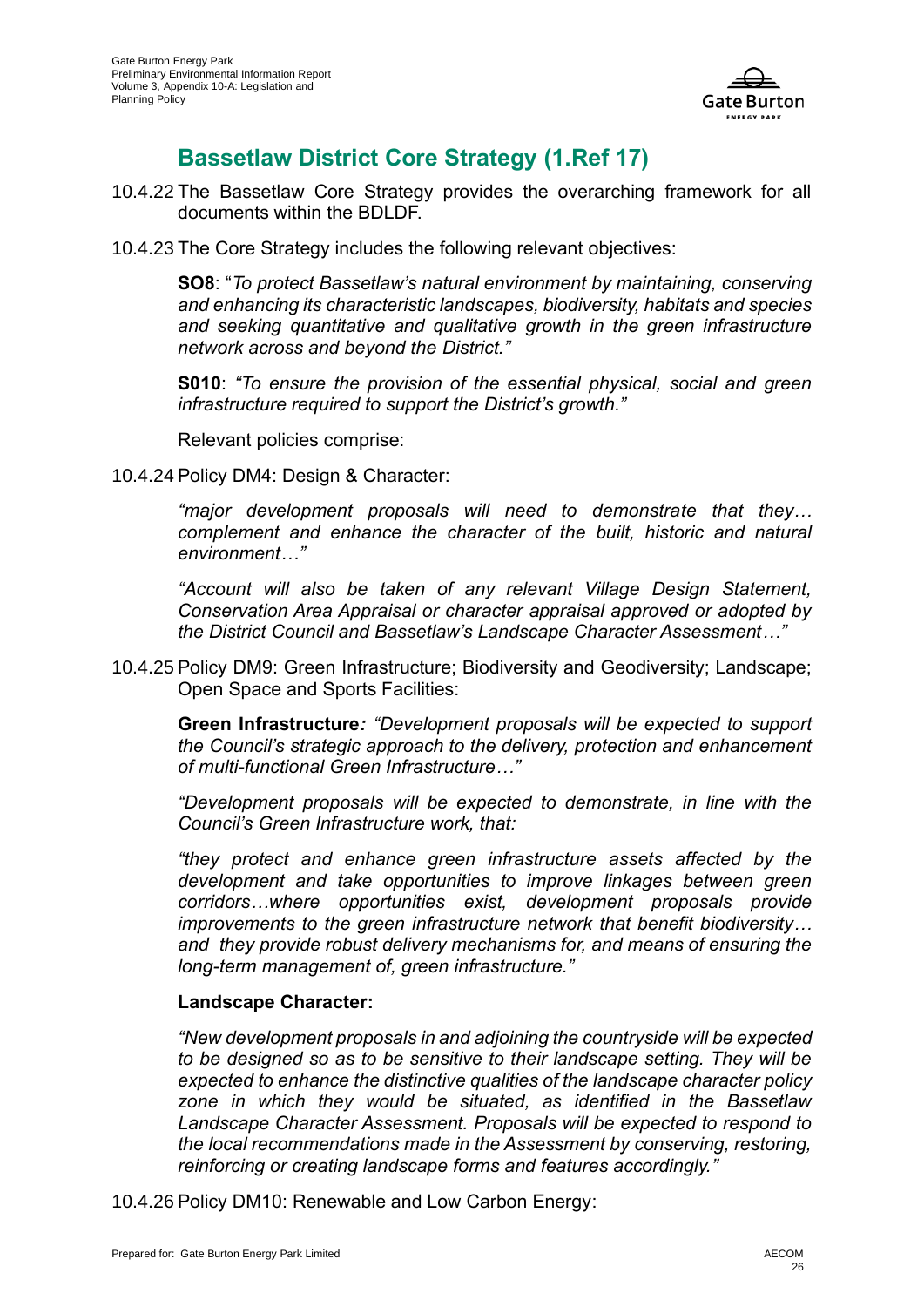

*"Proposals for renewable and low carbon energy infrastructure will also need to demonstrate that they:*

*are compatible with policies to safeguard the built and natural environment, including heritage assets and their setting, landscape character and features of recognised importance for biodiversity…* and*… will not result in unacceptable impacts in terms of visual appearance."*

#### **Draft Bassetlaw Local Plan: Publication Version 2020 – 2037 [\(1.Ref 18\)](#page-32-17)**

10.4.27 Bassetlaw District Council is producing a new Local Plan to guide development in the district from 2020 – 2037. The new Local Plan is scheduled for adoption in Spring 2023. The following draft policies are relevant:

*"Chapter 8: Local Character and Distinctiveness"*

10.4.28 Policy ST35: Design Quality

*"All development must be of a high quality design that: a) has a clear function, character and identity based upon a robust understanding of local context, constraints and distinctiveness, while reflecting the principles of relevant national and local design guidance…"*

*"where appropriate, positively preserves, enhances and integrates landscape and townscape features, and natural and heritage assets;"*

10.4.29 Policy ST37: Landscape Character

*"Proposals that contribute to the nature and quality of Bassetlaw's landscapes will be supported where it can be demonstrated that: a) it protects and where possible enhances the distinctive qualities of the relevant landscape character policy zone, as identified in the Bassetlaw Landscape Character Assessment 2009 by conserving, restoring, reinforcing or creating relevant landscape forms and features…"*

10.4.30 Policy ST39: Green and Blue Infrastructure

*"The connectivity, quality, multifunctionality, biodiversity and amenity value of the green and blue infrastructure network will be enhanced, extended and managed through…"*

*"…making appropriate provision for new green/blue infrastructure in new development…"*

*"linking walking and cycling routes, bridleways and public rights of way to and through development, where appropriate…"*

10.4.31 Policy 41: Trees, woodlands and hedgerows

*"The Council will protect existing trees, woodland and hedgerows and secure additional planting that increases canopy cover in the interests of biodiversity, amenity and climate change adaptation by:"*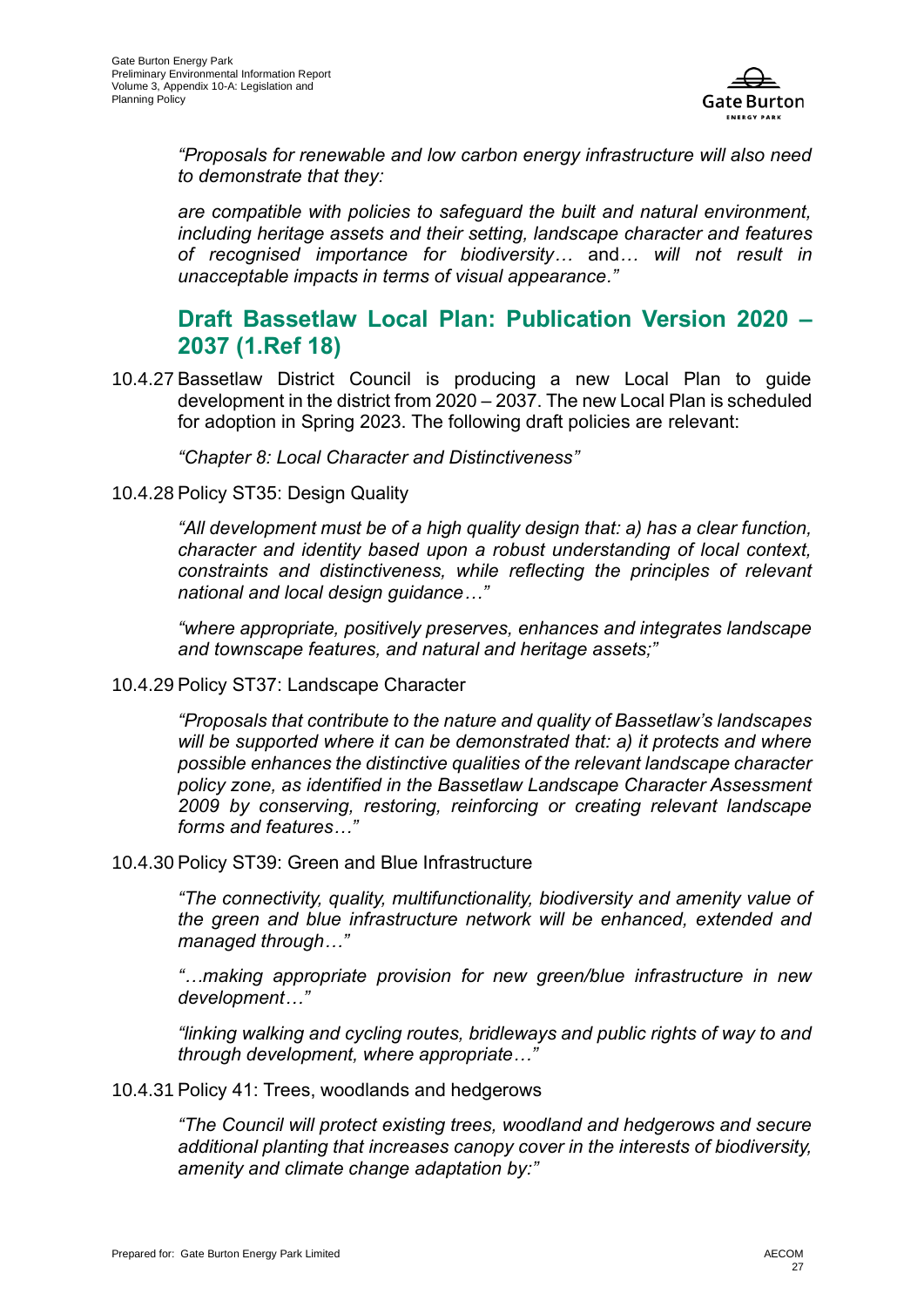

*"a) retaining, protecting and improving woodland and trees subject to Tree Preservation Orders (TPOs), trees within conservation areas, and 'important' hedgerows as defined by the Hedgerows Regulations 1997…*

*c) giving consideration to trees and hedgerows both on individual merit as well as their contribution to amenity and interaction as part of a group within the broader landscape setting;* 

*d) resisting the loss or deterioration of ancient woodland and ancient or veteran trees unless there are wholly exceptional reasons and a suitable compensation strategy exists…"*

*"Chapter 10: Greening Bassetlaw"*

10.4.32 Policy ST51: Renewable and Low Carbon Energy Generation

*"Development that generates, shares, transmits and/or stores renewable and low carbon energy, including community energy schemes, will be supported subject to… the satisfactory resolution of all relevant wider impacts (including cumulative impacts) upon:*

*location, setting and position in the wider landscape, resulting from its siting and scale…"*

*"Development should address the cumulative impact that the scheme could have on the area, taking into account operational and approved developments, as well as any extensions to operational or approved proposals. An assessment should address cumulative visual and landscape impacts…"*

## <span id="page-27-0"></span>**10.5 Neighbourhood Plans**

#### **Gainsborough Neighbourhood Plan 2020-2036 [\(1.Ref 19\)](#page-32-18)**

- 10.5.1 The Gainsborough Neighbourhood Plan, made in 2020, covers part of West Lindsey District and therefore supports the Central Lincolnshire Local Plan. The Neighbourhood Area covers land in the north of the study area. The Neighbourhood Plan includes the following relevant policies:
- 10.5.2 NPP 1 Sustainable Development:

*"… the proposed development is of a scale, density, layout and design that is compatible with the character, appearance and amenity of that part of the Town in which it is located…"*

10.5.3 NPP 2 Protecting the Natural Environment and Enhancing Biodiversity

*"… Development proposals should protect and enhance existing blocks and belts of woodland and incorporate new planting to further enhance the quality and biodiversity of the area where applicable.* 

*The mature trees, native hedgerows and vegetation within the Parish contribute to biodiversity, are part of its character and are sensitive to development. As appropriate to their scale and nature, development proposals*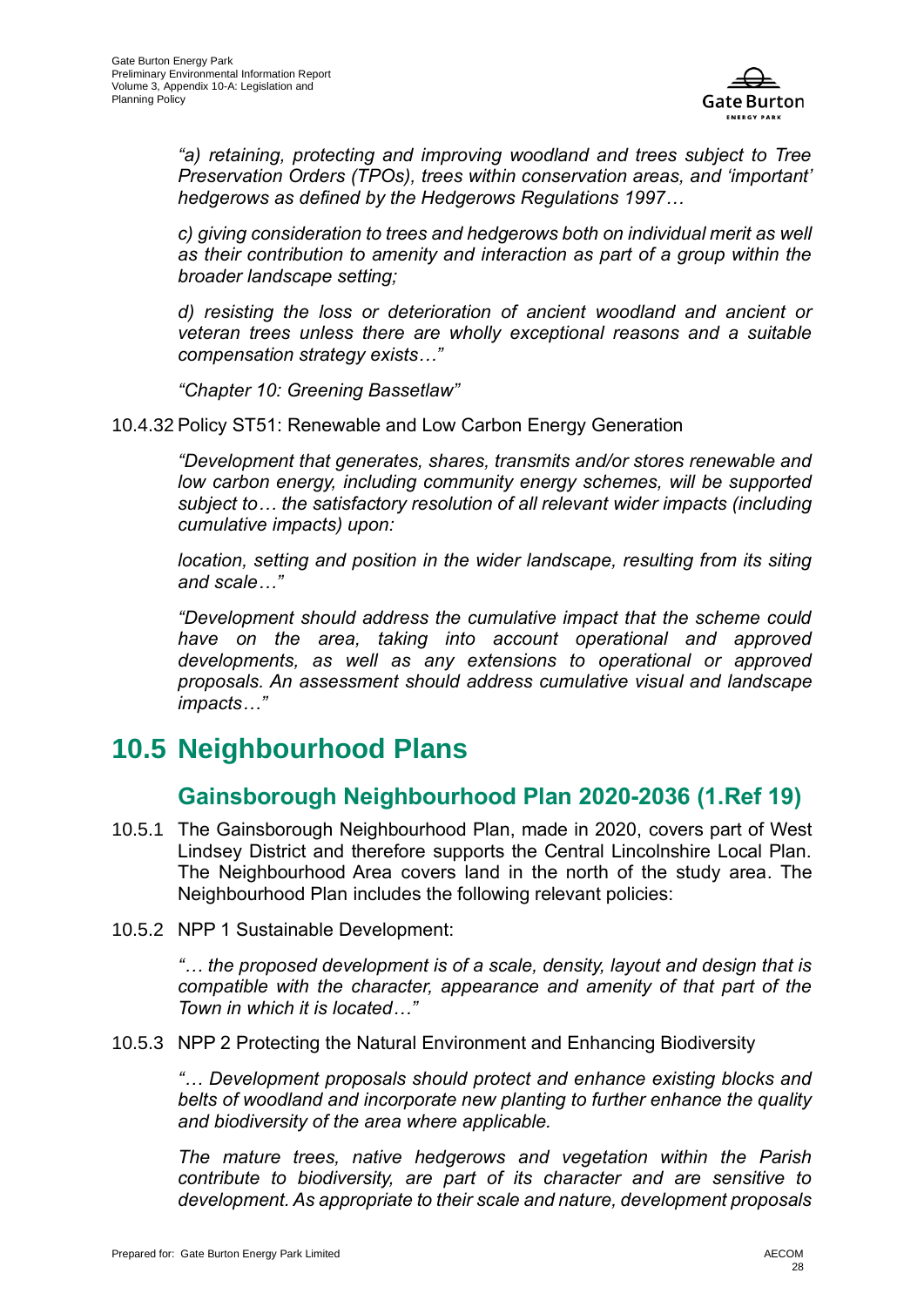

*should demonstrate the biodiversity value of these natural assets by including landscape schemes that protect and where possible enhance the biodiversity of the allocated sites…"*

10.5.4 NPP 3 Creating a Local Green Network:

*"Development which promotes new connections to existing walking and cycling routes with boundaries that ensure new development is integrated with the existing settlement will be supported."*

10.5.5 NPP 5 Protecting the Landscape Character:

*"As appropriate to their scale, nature and location, development proposals should be designed and arranged to take account of the landscape and topographical setting of the neighbourhood area and its urban environment. In particular they should be sympathetic to the dominance of the River Trent in the Town and the way in which the Town is built on rising ground to the east of the River.* 

*Where appropriate, development proposals should demonstrate the way in which they have taken account of the actions of the landscape and built features recommended for the Trent Valley Landscape Character Area within the West Lindsey Landscape Character Assessment."*

#### **Lea Neighbourhood Plan 2017-2036 [\(1.Ref 20\)](#page-32-19)**

- 10.5.6 The Lea Neighbourhood Plan, made in 2018, covers part of West Lindsey District and therefore supports the Central Lincolnshire Local Plan. The Neighbourhood Area covers land immediately north of the Site. The Neighbourhood Plan includes the following relevant policies:
- 10.5.7 Policy 4: Design and Character:

*"All new developments must deliver good quality design. In order to achieve this all new development, where relevant, should accord with the following local design principles… recognise and reinforce the distinct local character in relation to scale, mass, form, character, density, landscape setting and materials…"*

10.5.8 Policy 5: Wider Green Infrastructure:

*"Where appropriate development proposals should contribute towards the protection, enhancement and provision of new green infrastructure, public spaces and linkages for benefit of biodiversity and the community."*

#### **Rampton and Woodbeck Neighbourhood Plan 2019-2037 [\(1.Ref 21\)](#page-32-20)**

- 10.5.9 The Rampton and Woodbeck Neighbourhood Plan, made in 2021, covers part of Bassetlaw District and therefore supports the Bassetlaw Local Plan. The Neighbourhood Area covers land south of Cottam. The Neighbourhood Plan includes the following relevant policies:
- 10.5.10 Policy 10: The Protection of the Parish Landscape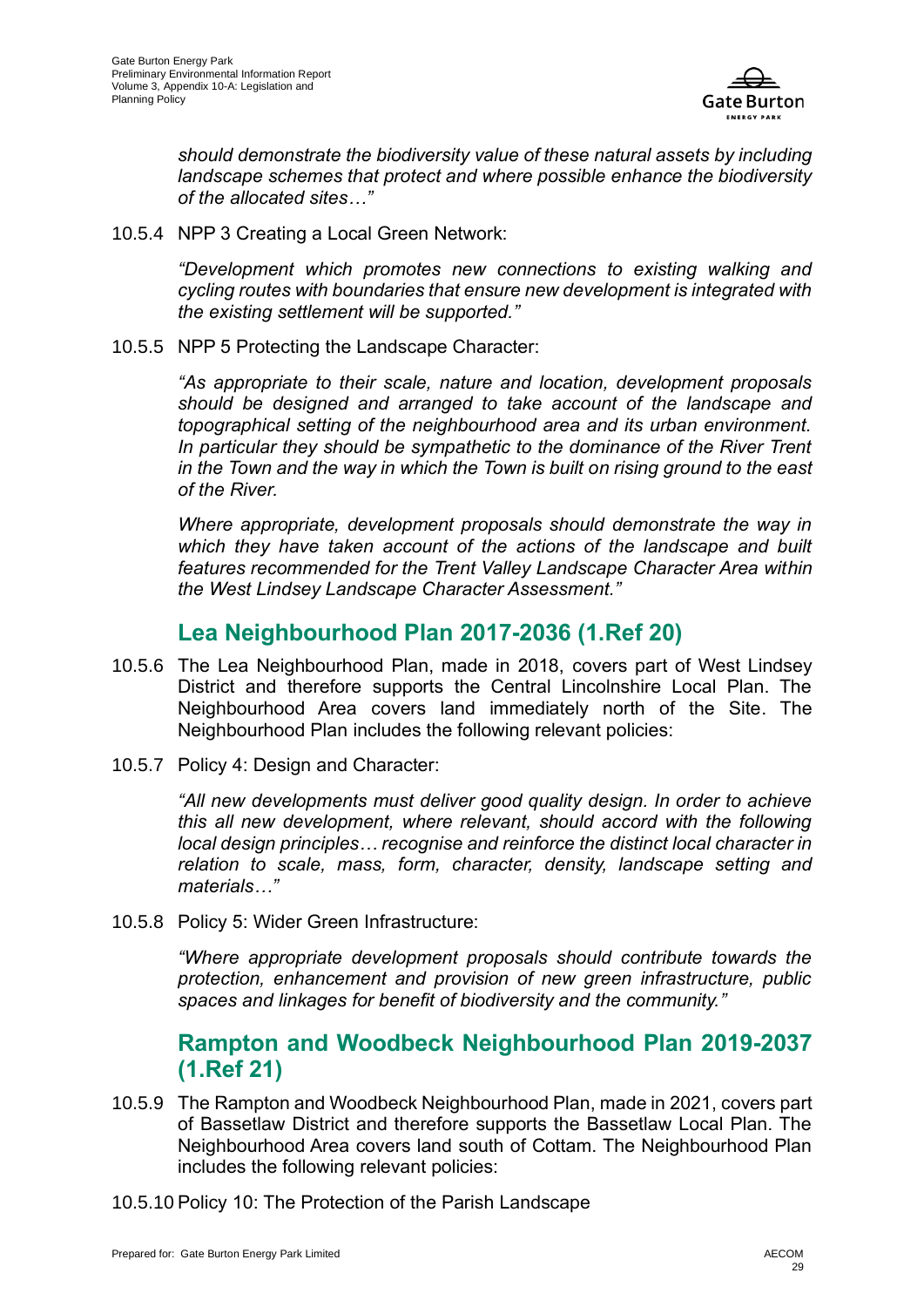

*"Development proposals should be designed to maintain the rural appearance of the villages' approaches through sensitive siting…"*

*"…Outside of the established settlements of Rampton and Woodbeck, new development forms, such as agricultural buildings, should be carefully sited and designed so as to minimise their visual impact on the landscape setting. New development should explore opportunities to utilise existing tree planting to partially screen the development and help it better integrate into its setting and/or introduce new tree planting as a means to mitigate against any potential harmful impacts on the landscape character…"*

### **Sturton Ward Neighbourhood Plan Review 2021-2037 [\(1.Ref 22\)](#page-32-21)**

- 10.5.11 The first Sturton Ward Neighbourhood Plan was published in 2016. Due to changes in housing targets and development pressures a review was undertaken. This review was finalised and published in 2021 and includes updated landscape policy. The Neighbourhood Plan supports the Bassetlaw Local Plan, covering the Neighbourhood Area in the west of the Study Area. Relevant policies comprise:
- 10.5.12 Policy 2a: Protecting the landscape character, significant green gaps and key views

*"As appropriate to their scale, nature and location, development proposals should protect the positive attributes of the open countryside and landscape character as identified within the Bassetlaw Landscape Character Assessment and the Sturton Ward Design Code 2020. Where appropriate, mitigation planting should include native species recommended for the Mid Nottinghamshire Farmlands or Trent Washlands character areas...*

*…Development proposals which would have an unacceptable impact on the identified views will not be supported.* 

*…Development proposals (excluding householder development), should demonstrate they have regard to the guidance in the Sturton Ward Design Code (2020) and where practicable:* 

*a) retain existing trees and hedges; and* 

*b) use strong planting belts that run horizontal with the contours on sites close to the existing built form…"*

#### 10.5.13 Policy 2b: Enhancing biodiversity

*"Proposals which would improve existing environmental assets and enhance biodiversity will be supported. The following enhancements will be particularly supported: a) strengthening hedgerows (gapping up), field boundaries… planting wildflower meadows and strips; and c) encouraging native tree and shrub planting on suitable sites, especially species that provide good berry or nectar sources…"*

10.5.14 Policy 5: Design principles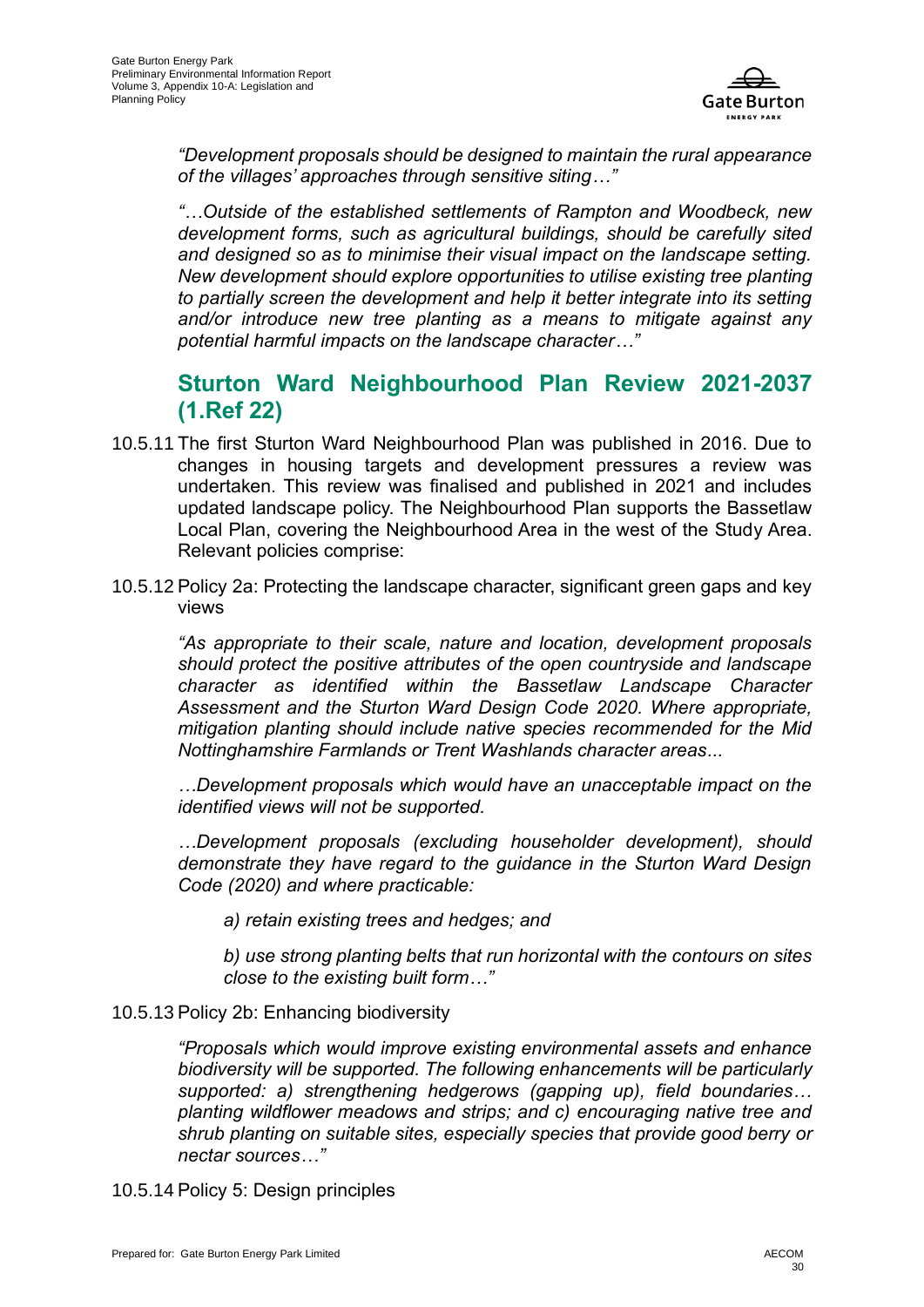

*"As appropriate to their scale, nature and location, development proposals should demonstrate a high design quality that will contribute positively to the character of the Ward and respond positively to the Sturton Ward Design Code…*

As appropriate to their scale, nature and location, development proposals should:

*…respond to the local character of both the surrounding area…* 

*…use native trees and hedgerows where possible in landscaping schemes and boundary treatments…*

*…use a colour palette reflecting the hues in local materials…"*

*"…development on the edge of a settlement… should respond positively to the following criteria insofar as they apply to the particular proposal: a) the layout does not lead to the introduction of a hard edge between the built-up part of the settlement and the open countryside; and b) appropriate landscaping is used to soften the development…"*

#### **Treswell & Cottam Neighbourhood Plan (Referendum version) [\(1.Ref 23\)](#page-32-22)**

- 10.5.15 The Treswell and Cottam Neighbourhood Plan is currently the subject of public consultation. The Neighbourhood Area covers land north and west of Cottam and therefore supports the Bassetlaw Local Plan. Relevant proposed policies comprise:
- 10.5.16 Policy 2 (Design principles)

*"Developments should create places or character based upon an appreciation of the site and surrounding area, responding positively to its natural and built context… Developments shall take inspiration from the identified character area concerned, as identified within the most up-to-date Treswell and Cottam Character Assessment; b) Development shall be designed to sustain significant views that contribute to the character and appearance of the area.* 

## <span id="page-30-0"></span>**10.6 Other studies**

#### **Green Infrastructure Strategy for Central Lincolnshire [\(1.Ref 24\)](#page-32-23)**

- 10.6.1 The Green Infrastructure Strategy guides the planning and delivery of Green Infrastructure across Central Lincolnshire. The Strategy identifies Strategic Green Corridors defined as core areas of designated natural and semi-natural habitat and form the backbone to the Green Infrastructure Network. This includes the Trent Green Corridor, which covers the Site.
- 10.6.2 The Strategy also identifies Strategic Green Access Links, identified as providing multi-user strategic access routes. The Trent Link covers the Site.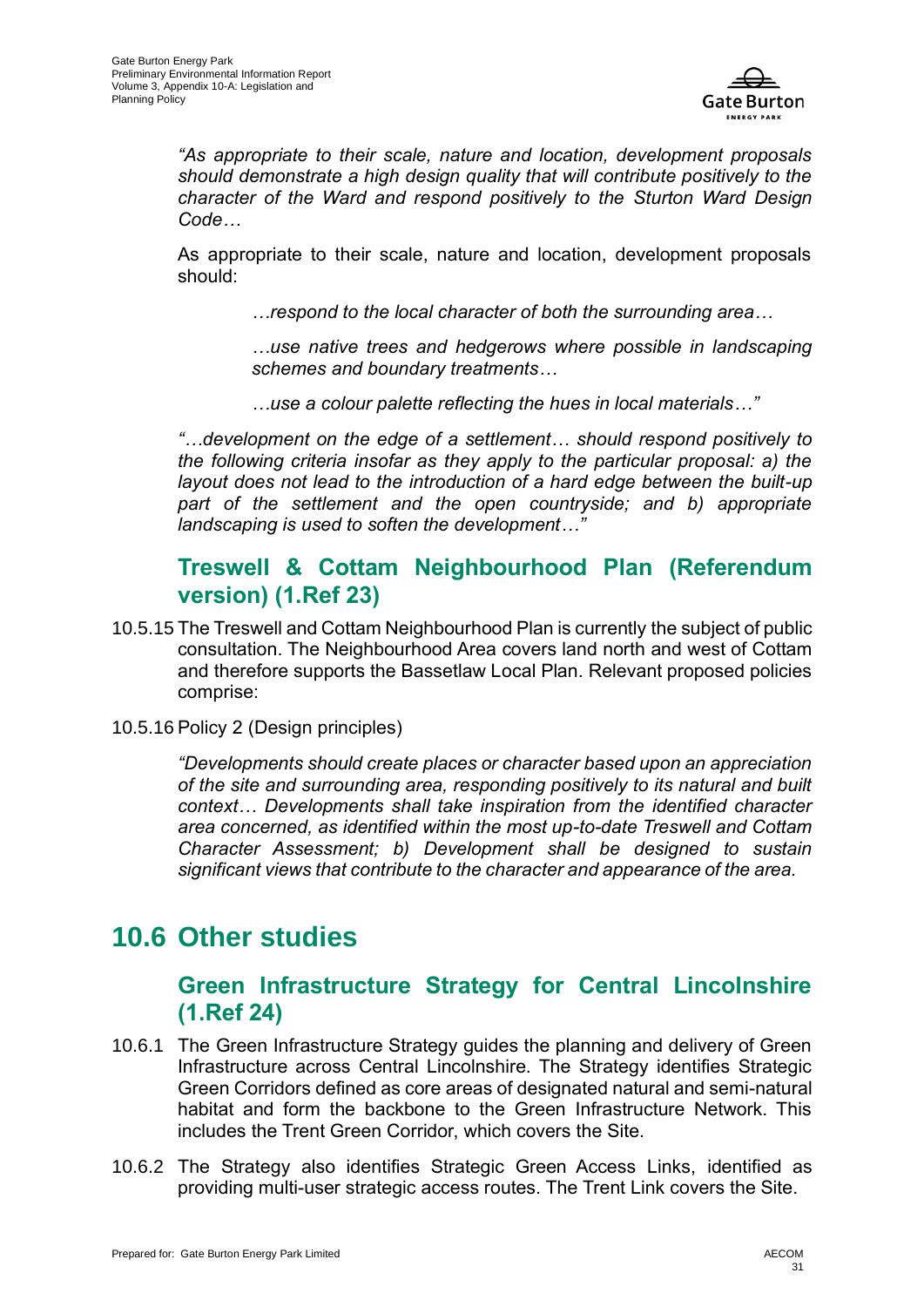

10.6.3 The Strategy lists core principles for Green Infrastructure delivery. Those relevant to this chapter comprise:

*"Safeguard the integrity of the GI network through protection, enhancement, creation and management of high quality greenspaces, and provide a net increase in biodiversity.* 

*Strengthen the multi-functionality and connectivity of the existing GI network by creating new greenspaces/links that connect city/town centres, urban fringes and the wider countryside.* 

*Secure resources to ensure sustainable and long-term management/maintenance of high quality greenspaces in order to continue delivering benefits for future generations."*

*"Sustain the distinctive local character of Central Lincolnshire by managing townscape and landscape change to protect and enhance sensitive areas/features, including historic environment assets."*

#### **Sturton Ward Design Code [\(1.Ref 25\)](#page-32-24)**

- 10.6.4 The Sturton Ward Design Code was prepared to support the Sturton Ward Neighbourhood Plan. It provides a summary of key characteristics of Sturton Ward and provides guidance to inform new development.
- 10.6.5 The Design Code provides design guidelines, focussing on new buildings. Those relevant to landscape and visual matters are listed below:

*"Harmonise with and enhance the existing settlement in terms of physical form, movement pattern and land use."*

*"Relate well to local topography and landscape features including prominent ridge lines and long-distance views."*

*"Reinforce or enhance the established character of streets, courtyards, lanes and other spaces..."*

*"Reflect, respect and reinforce local architecture and historic distinctiveness."*

*"Retain and incorporate important existing landscape and built form features into the development."*